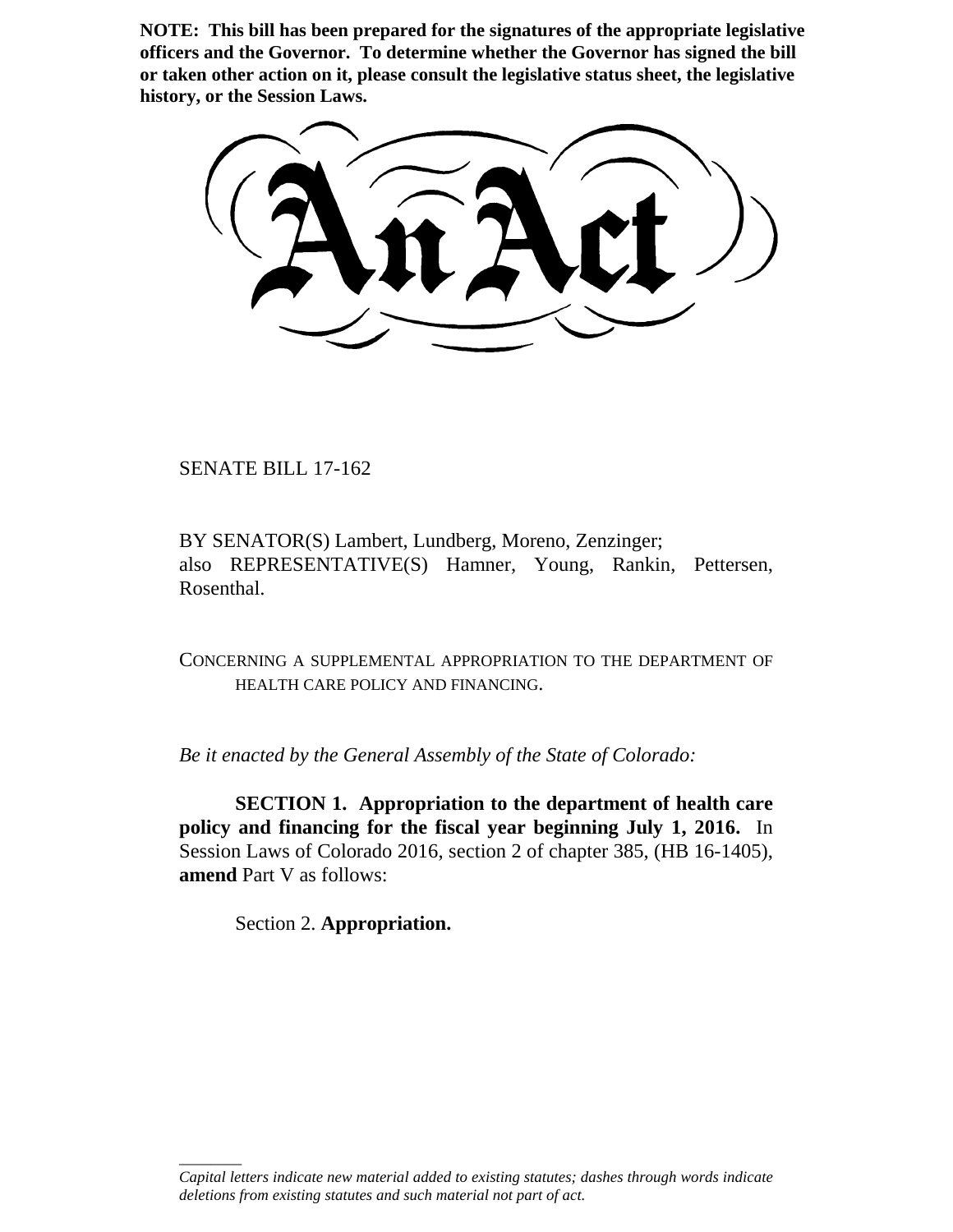|                   |              |                | APPROPRIATION FROM |              |                       |                |  |  |  |  |  |  |
|-------------------|--------------|----------------|--------------------|--------------|-----------------------|----------------|--|--|--|--|--|--|
|                   |              |                |                    |              |                       |                |  |  |  |  |  |  |
| <b>ITEM &amp;</b> | <b>TOTAL</b> | <b>GENERAL</b> | <b>GENERAL</b>     | <b>CASH</b>  | <b>REAPPROPRIATED</b> | <b>FEDERAL</b> |  |  |  |  |  |  |
| <b>SUBTOTAL</b>   |              | <b>FUND</b>    | <b>FUND</b>        | <b>FUNDS</b> | <b>FUNDS</b>          | <b>FUNDS</b>   |  |  |  |  |  |  |
|                   |              |                | <b>EXEMPT</b>      |              |                       |                |  |  |  |  |  |  |
|                   |              |                |                    |              |                       |                |  |  |  |  |  |  |

### **PART V DEPARTMENT OF HEALTH CARE POLICY AND FINANCING**

### **(1) EXECUTIVE DIRECTOR'S OFFICE**

|  | (A) General Administration |
|--|----------------------------|
|  |                            |

| <b>Personal Services</b>         | 29,515,964  |
|----------------------------------|-------------|
|                                  | (397.5 FTE) |
| Health, Life, and Dental         | 3,434,070   |
| Short-term Disability            | 55,072      |
| S.B. 04-257 Amortization         |             |
| <b>Equalization Disbursement</b> | 1,434,489   |
| S.B. 06-235 Supplemental         |             |
| <b>Amortization Equalization</b> |             |
| Disbursement                     | 1,419,546   |
| <b>Salary Survey</b>             | 56,903      |
| Workers' Compensation            | 54,318      |
| <b>Operating Expenses</b>        | 2,045,965   |
| Legal Services for 14,406        |             |
| hours                            | 1,369,290   |
| Administrative Law Judge         |             |
| Services                         | 697,852     |
| Payment to Risk                  |             |
| Management and Property          |             |
| Funds                            | 176,936     |
| <b>Leased Space</b>              | 2,514,035   |
| Capitol Complex Leased           |             |
| Space                            | 572,466     |
| Payments to OIT                  | 4,703,675   |
| <b>CORE</b> Operations           | 1,417,701   |

# PAGE 2-SENATE BILL 17-162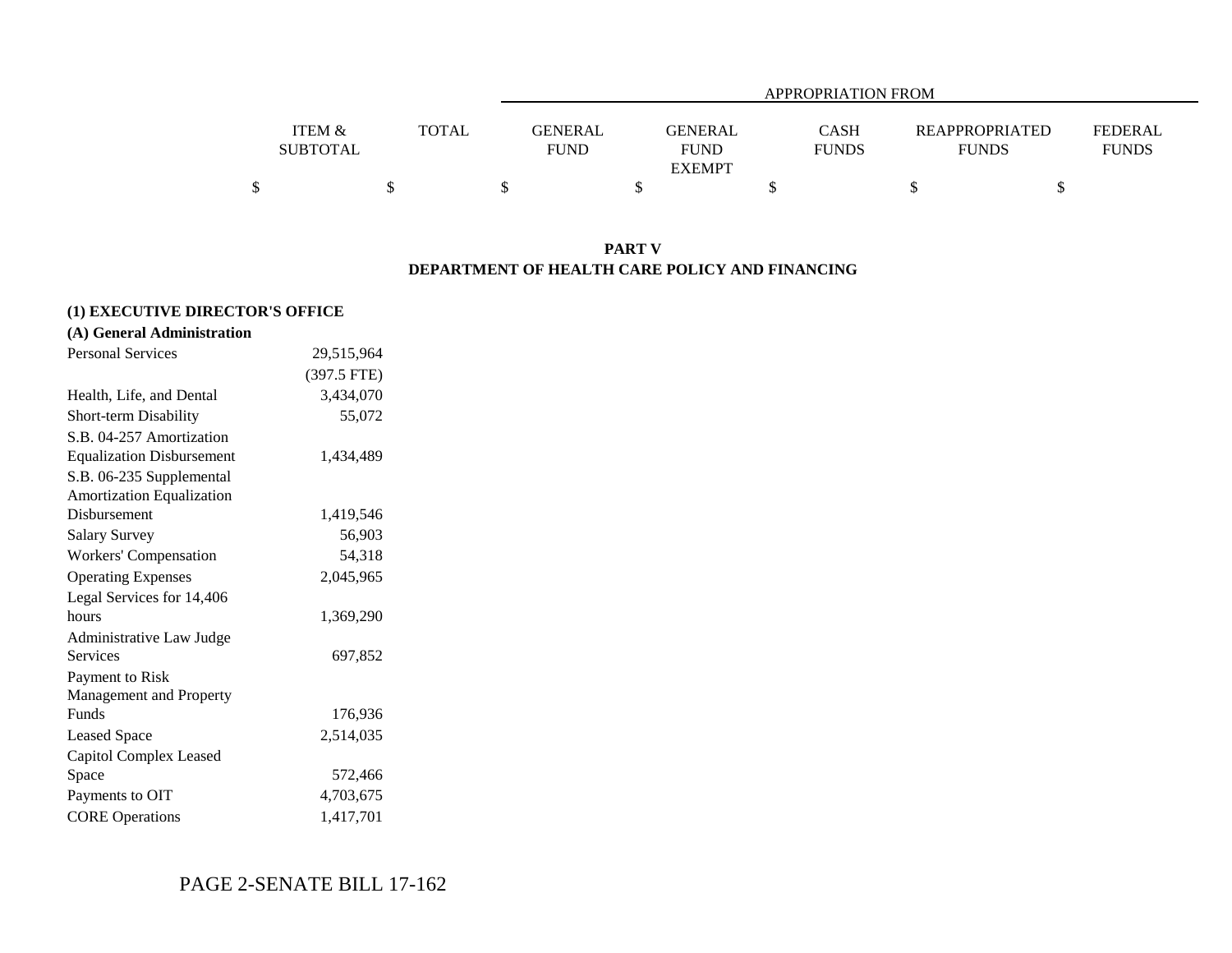|                                                                                                                                                             |                                      |              |                               |                                                | APPROPRIATION FROM                                   |                                       |                                   |
|-------------------------------------------------------------------------------------------------------------------------------------------------------------|--------------------------------------|--------------|-------------------------------|------------------------------------------------|------------------------------------------------------|---------------------------------------|-----------------------------------|
|                                                                                                                                                             | <b>ITEM &amp;</b><br><b>SUBTOTAL</b> | <b>TOTAL</b> | <b>GENERAL</b><br><b>FUND</b> | <b>GENERAL</b><br><b>FUND</b><br><b>EXEMPT</b> | <b>CASH</b><br><b>FUNDS</b>                          | <b>REAPPROPRIATED</b><br><b>FUNDS</b> | <b>FEDERAL</b><br><b>FUNDS</b>    |
|                                                                                                                                                             | \$                                   | \$           | \$                            | \$                                             | \$                                                   | \$<br>\$                              |                                   |
| Scholarships for Research<br>Using the All-Payer Claims<br>Database <sup>10</sup><br>General Professional<br>Services and Special<br>Projects <sup>11</sup> | 500,000<br>6,625,237                 |              |                               |                                                |                                                      |                                       |                                   |
|                                                                                                                                                             | 6,825,237                            |              |                               |                                                |                                                      |                                       |                                   |
|                                                                                                                                                             | 56,593,519<br>56,793,519             |              | 20,452,957<br>20,502,957      |                                                | $6,004,599$ <sup>*</sup><br>$6,054,599$ <sup>a</sup> | 1,754,456 <sup>b</sup>                | $28,381,507$ (I)<br>28,481,507(I) |

<sup>a</sup> Of this amount,  $\frac{64,866,730}{4}$ ,  $\frac{84,916,730}{4}$  shall be from the Hospital Provider Fee Cash Fund created in Section 25.5-4-402.3 (4) (a), C.R.S., \$290,819 shall be from the Children's Basic Health Plan Trust created in Section 25.5-8-105 (1), C.R.S., \$250,000 shall be from the Nursing Home Penalty Cash Fund created in Section 25.5-6-205 (3) (a), C.R.S., \$146,034 shall be from the Medicaid Nursing Facility Cash Fund created in Section 25.5-6-203 (2) (a), C.R.S., \$80,786 shall be from estate recoveries, \$34,523 shall be from the Service Fee Fund created in Section 25.5-6-204 (1) (c) (II), C.R.S., \$78,536 shall be from the Colorado Health Care Services Fund created in Section 25.5-3-112 (1) (a), C.R.S., \$66,238 shall be from the Primary Care Fund created in Section 24-22-117 (2) (b) (I), C.R.S., \$64,111 shall be from the Adult Dental Fund created in Section 25.5-5-207 (4) (a), C.R.S., \$46,928 shall be from the Colorado Autism Treatment Fund created in Section 25.5-6-805 (1), C.R.S., \$45,367 shall be from the Intellectual and Developmental Disabilities Services Cash Fund created in Section 25.5-10-207 (1), C.R.S., \$30,694 shall be from the Breast and Cervical Cancer Prevention and Treatment Fund created in Section 25.5-5-308 (8) (a) (I), C.R.S., and \$3,833 shall be from the Department of Health Care Policy and Financing Cash Fund created in Section 25.5-1-109, C.R.S.

<sup>b</sup> Of this amount, \$695,366 shall be from statewide indirect cost recoveries, \$523,266 shall be transferred from the Department of Human Services from the Health Care and Economic Security Staff Development Center line item appropriation, \$347,175 shall be transferred from the Colorado Benefits Management System, Health Care and Economic Security Staff Development Center line item appropriation in this department, and \$188,649 shall be transferred from the Public School Health Services line item appropriation in the Other Medical Services division of this department.

#### **(B) Transfers to/from Other Departments**

Transfer to Department of Public Health andEnvironment for Facility Survey and Certification 6,398,594 6.398,594 2,469,927(M) 3,928,667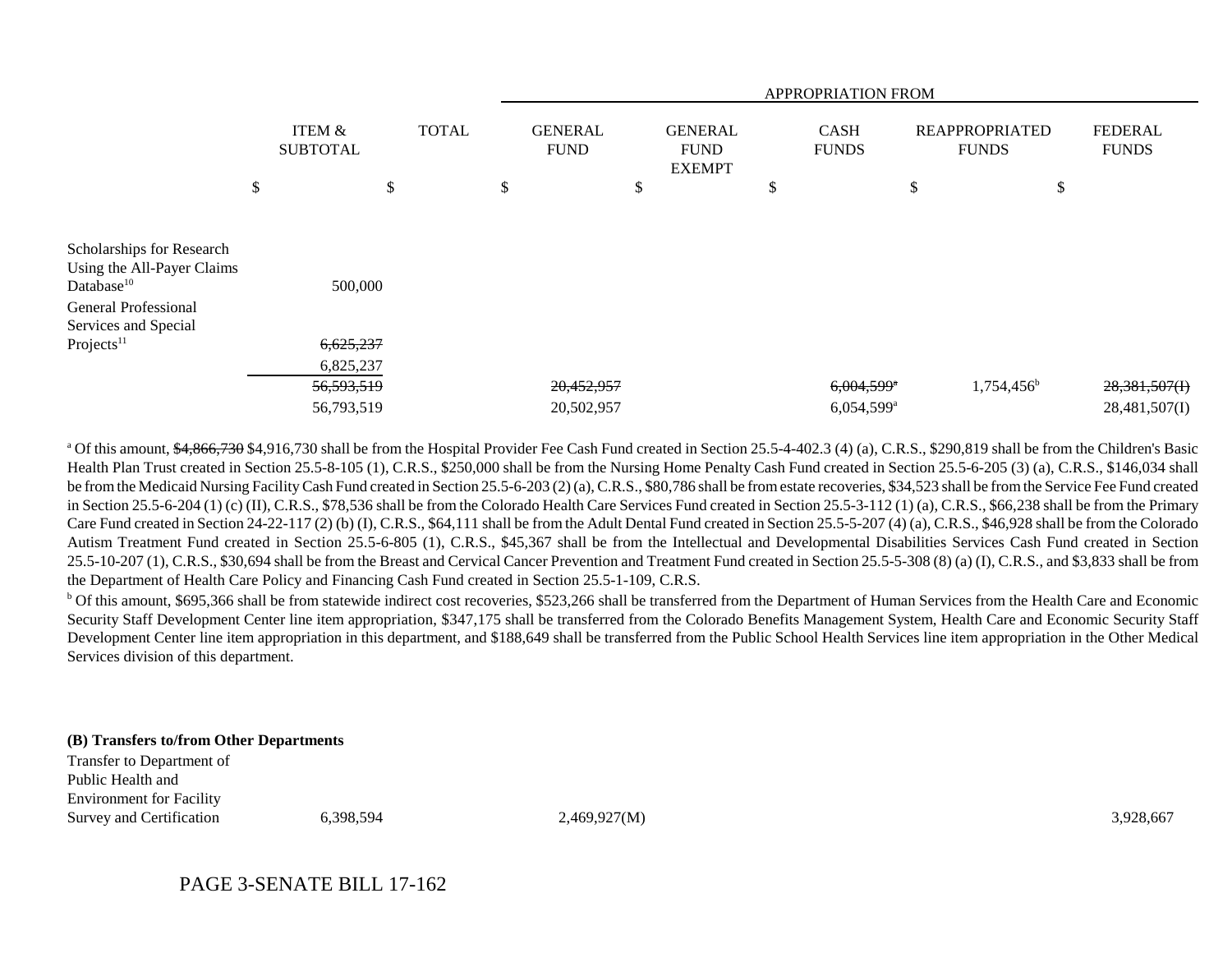|                                                              |      |                                      |              |                               |                                                | APPROPRIATION FROM          |      |                                       |                                |
|--------------------------------------------------------------|------|--------------------------------------|--------------|-------------------------------|------------------------------------------------|-----------------------------|------|---------------------------------------|--------------------------------|
|                                                              |      | <b>ITEM &amp;</b><br><b>SUBTOTAL</b> | <b>TOTAL</b> | <b>GENERAL</b><br><b>FUND</b> | <b>GENERAL</b><br><b>FUND</b><br><b>EXEMPT</b> | <b>CASH</b><br><b>FUNDS</b> |      | <b>REAPPROPRIATED</b><br><b>FUNDS</b> | <b>FEDERAL</b><br><b>FUNDS</b> |
|                                                              | $\$$ | \$                                   |              | \$<br>\$                      |                                                | \$                          | $\$$ | $\$$                                  |                                |
| <b>Transfer from Department</b><br>of Human Services for     |      |                                      |              |                               |                                                |                             |      |                                       |                                |
| Nurse Home Visitor                                           |      |                                      |              |                               |                                                |                             |      |                                       |                                |
| Program                                                      |      | 3,010,000                            |              |                               |                                                |                             |      | 1,498,980 <sup>a</sup>                | 1,511,020(I)                   |
| Transfer to Department of<br>Public Health and               |      |                                      |              |                               |                                                |                             |      |                                       |                                |
| <b>Environment for Prenatal</b>                              |      |                                      |              |                               |                                                |                             |      |                                       |                                |
| <b>Statistical Information</b>                               |      | 5,887                                |              | 2,944(M)                      |                                                |                             |      |                                       | 2,943                          |
| Transfer to Department of                                    |      |                                      |              |                               |                                                |                             |      |                                       |                                |
| Regulatory Agencies for<br>Nurse Aide Certification          |      | 324,041                              |              | 147,369(M)                    |                                                |                             |      | $14,652^b$                            | 162,020                        |
| Transfer to Department of                                    |      |                                      |              |                               |                                                |                             |      |                                       |                                |
| Regulatory Agencies for                                      |      |                                      |              |                               |                                                |                             |      |                                       |                                |
| Reviews                                                      |      | 10,000                               |              | 5,000(M)                      |                                                |                             |      |                                       | 5,000                          |
| Transfer to Department of                                    |      |                                      |              |                               |                                                |                             |      |                                       |                                |
| <b>Education for Public School</b><br><b>Health Services</b> |      |                                      |              |                               |                                                |                             |      |                                       |                                |
| Administration                                               |      | 170,979                              |              |                               |                                                |                             |      | 170,979 <sup>c</sup>                  |                                |
| Transfer to Department of                                    |      |                                      |              |                               |                                                |                             |      |                                       |                                |
| <b>Local Affairs for Home</b>                                |      |                                      |              |                               |                                                |                             |      |                                       |                                |
| <b>Modifications Benefit</b>                                 |      |                                      |              |                               |                                                |                             |      |                                       |                                |
| Administration                                               |      | 219,356                              |              | 109,678(M)                    |                                                |                             |      |                                       | 109,678                        |
|                                                              |      | 10,138,857                           |              |                               |                                                |                             |      |                                       |                                |

<sup>a</sup> This amount shall be transferred from the Department of Human Services from the Nurse Home Visitor Program line item appropriation.

<sup>b</sup> This amount shall be transferred from the Department of Regulatory Agencies from the Payments to Department of Health Care Policy and Financing line item appropriation.

c This amount shall be transferred from the Public School Health Services line item appropriation in the Other Medical Services division of this department.

# PAGE 4-SENATE BILL 17-162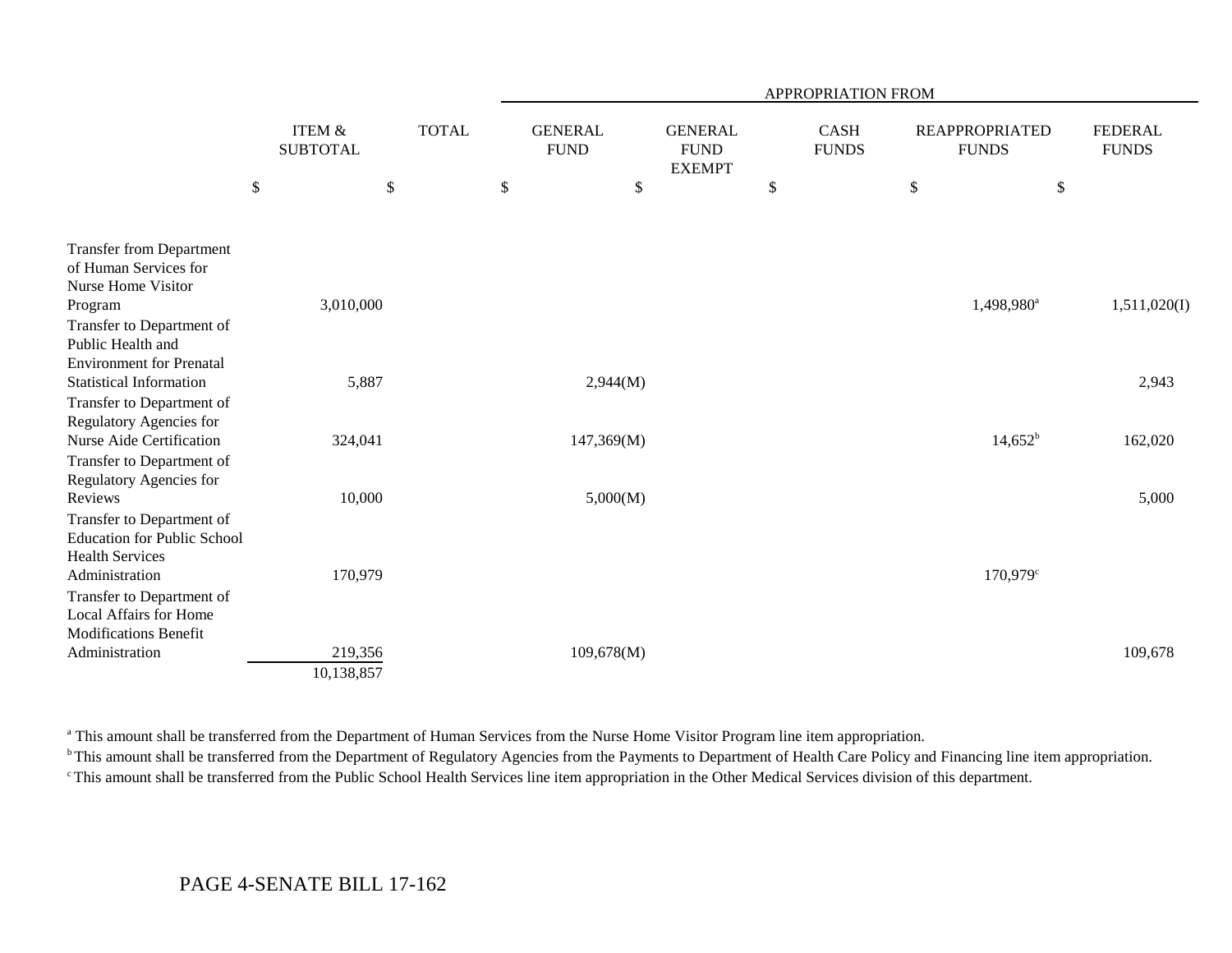|                                                                                                                               |                                      |              |                               |                        |                                                |               | APPROPRIATION FROM                   |                                                |                                |
|-------------------------------------------------------------------------------------------------------------------------------|--------------------------------------|--------------|-------------------------------|------------------------|------------------------------------------------|---------------|--------------------------------------|------------------------------------------------|--------------------------------|
|                                                                                                                               | <b>ITEM &amp;</b><br><b>SUBTOTAL</b> | <b>TOTAL</b> | <b>GENERAL</b><br><b>FUND</b> |                        | <b>GENERAL</b><br><b>FUND</b><br><b>EXEMPT</b> |               | <b>CASH</b><br><b>FUNDS</b>          | <b>REAPPROPRIATED</b><br><b>FUNDS</b>          | <b>FEDERAL</b><br><b>FUNDS</b> |
|                                                                                                                               | \$                                   | $\$\,$       | \$                            | \$                     |                                                | $\mathcal{S}$ |                                      | \$                                             | \$                             |
| (C) Information Technology Contracts and Projects<br>Medicaid Management<br><b>Information System</b>                         |                                      |              |                               |                        |                                                |               |                                      |                                                |                                |
| Maintenance and Projects <sup>12</sup><br>Medicaid Management<br><b>Information System</b><br><b>Reprocurement Contracted</b> | 35,263,793                           |              |                               | 7,198,178(M)           |                                                |               | 2,209,009 <sup>a</sup>               | $293,350^b$                                    | 25,563,256                     |
| Staff<br>Medicaid Management<br><b>Information System</b>                                                                     | 5,145,018                            |              |                               | 431,304(M)             |                                                |               | 134,757 <sup>c</sup>                 |                                                | 4,578,957                      |
| <b>Reprocurement Contracts</b><br><b>Fraud Detection Software</b>                                                             | 26,916,597                           |              |                               | 2,615,317(M)           |                                                |               | 701,879 <sup>d</sup>                 |                                                | 23,599,401                     |
| Contract<br>Colorado Benefits<br>Management Systems,<br>Operating and Contract                                                | 250,000                              |              |                               | 62,500(M)              |                                                |               |                                      |                                                | 187,500                        |
| Expenses <sup>13, 14</sup>                                                                                                    | 23,132,658<br>21,856,412             |              |                               | 7,691,683<br>5,555,972 |                                                |               | $3,319,100^{\circ}$<br>$2,486,415^e$ | $87,981$ <sup>f</sup><br>$53,221$ <sup>f</sup> | 12,033,894<br>13,760,804       |
| Colorado Benefits<br>Management Systems,<br>Health Care and Economic<br><b>Security Staff Development</b>                     |                                      |              |                               |                        |                                                |               |                                      |                                                |                                |
| Center <sup>14</sup>                                                                                                          | 648,441                              |              |                               | 232,139                |                                                |               | $90,321$ <sup>e</sup>                | $2,617$ <sup>f</sup>                           | 323,364                        |
| Health Information<br>Exchange Maintenance and                                                                                | 681,803                              |              |                               | 244,624                |                                                |               | $95,126^e$                           | $1,711$ <sup>f</sup>                           | 340,342                        |
| Projects<br><b>CONNECT FOR HEALTH</b>                                                                                         | 10,622,455                           |              |                               | 2,046,246(M)           |                                                |               |                                      |                                                | 8,576,209                      |
| <b>COLORADO SYSTEMS</b>                                                                                                       | 669,757                              |              |                               |                        |                                                |               | 122,690 <sup>g</sup>                 |                                                | 547,067                        |
|                                                                                                                               | 101,978,962                          |              |                               |                        |                                                |               |                                      |                                                |                                |
|                                                                                                                               | 101,405,835                          |              |                               |                        |                                                |               |                                      |                                                |                                |

PAGE 5-SENATE BILL 17-162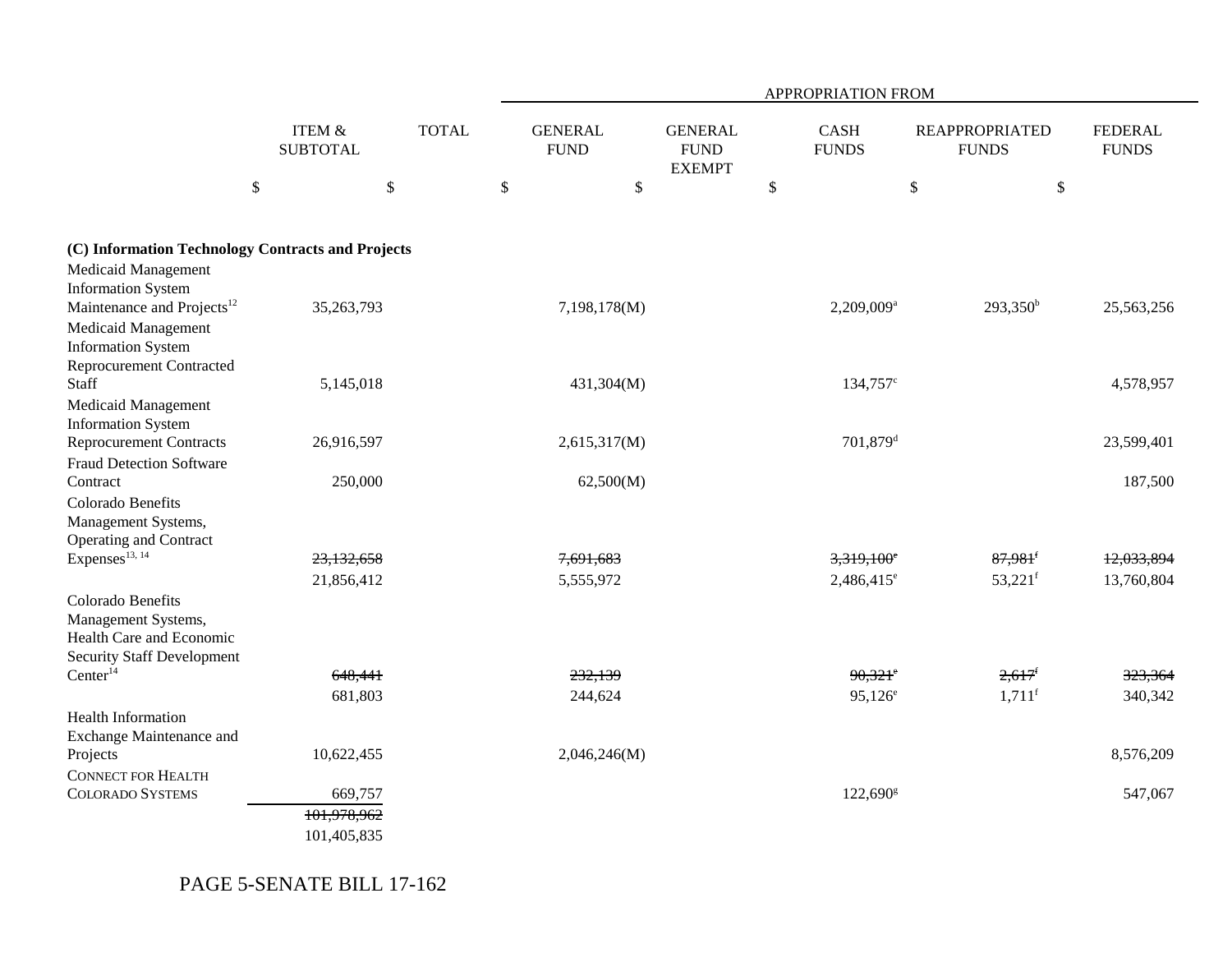|                   |       |             | APPROPRIATION FROM |              |                       |                |  |  |  |  |  |  |
|-------------------|-------|-------------|--------------------|--------------|-----------------------|----------------|--|--|--|--|--|--|
|                   |       |             |                    |              |                       |                |  |  |  |  |  |  |
| <b>ITEM &amp;</b> | TOTAL | GENERAL     | GENERAL            | <b>CASH</b>  | <b>REAPPROPRIATED</b> | <b>FEDERAL</b> |  |  |  |  |  |  |
| <b>SUBTOTAL</b>   |       | <b>FUND</b> | <b>FUND</b>        | <b>FUNDS</b> | <b>FUNDS</b>          | <b>FUNDS</b>   |  |  |  |  |  |  |
|                   |       |             | <b>EXEMPT</b>      |              |                       |                |  |  |  |  |  |  |
|                   |       |             |                    |              |                       |                |  |  |  |  |  |  |

<sup>a</sup> Of this amount, \$1,782,853 shall be from the Hospital Provider Fee Cash Fund created in Section 25.5-4-402.3 (4) (a), C.R.S., \$304,991 shall be from the Children's Basic Health Plan Trust created in Section 25.5-8-105 (1), C.R.S., \$119,280 shall be from the Department of Health Care Policy and Financing Cash Fund created in Section 25.5-1-109, C.R.S., and \$1,885 shall be from the Colorado Autism Treatment Fund created in Section 25.5-6-805 (1), C.R.S.

<sup>b</sup> Of this amount, \$195,369 shall be transferred from the Public School Health Services line item appropriation in the Other Medical Services division of this department and \$97,981 shall be transferred from the Old Age Pension State Medical Program line item appropriation in the Other Medical Services division of this department.

 $^{\circ}$  Of this amount, \$97,693 shall be from the Hospital Provider Fee Cash Fund created in Section 25.5-4-402.3 (4) (a), C.R.S., and \$37,064 shall be from the Children's Basic Health Plan Trust created in Section 25.5-8-105 (1), C.R.S.

<sup>d</sup> Of this amount, \$506,114 shall be from the Hospital Provider Fee Cash Fund created in Section 25.5-4-402.3 (4) (a), C.R.S., and \$195,765 shall be from the Children's Basic Health Plan Trust created in Section 25.5-8-105 (1), C.R.S.

 $^{\circ}$  Of these amounts,  $\frac{43.384,194}{32.559,309}$  shall be from the Hospital Provider Fee Cash Fund created in Section 25.5-4-402.3 (4) (a), C.R.S., \$19,386 shall be from the Breast and Cervical Cancer Prevention and Treatment Fund created in Section 25.5-5-308 (8) (a) (I), C.R.S., and <del>\$5.841</del> \$2,846 shall be from the Children's Basic Health Plan Trust created in Section 25.5-8-105 (1), C.R.S.

f These amounts shall be transferred from the Old Age Pension State Medical Program line item appropriation in the Other Medical Services division of this department.

g THIS AMOUNT REPRESENTS PUBLIC FUNDS CERTIFIED AS EXPENDITURES INCURRED BY CONNECT FOR HEALTH COLORADO THAT ARE ELIGIBLE FOR FEDERAL FINANCIAL PARTICIPATIONUNDER THE MEDICAID PROGRAM.

### **(D) Eligibility Determinations and Client Services**

| <b>Medical Identification Cards</b> | 278,974    | 90,988(M)     | $44,587$ <sup>a</sup>  | 28 <sup>b</sup> | 143,371       |
|-------------------------------------|------------|---------------|------------------------|-----------------|---------------|
| Contracts for Special               |            |               |                        |                 |               |
| <b>Eligibility Determinations</b>   | 11.402.297 | 969,756(M)    | 4,343,468 <sup>c</sup> |                 | 6,089,073     |
| <b>County Administration</b>        | 45,998,063 | 11,114,448(M) | 5,859,623 $(I)^d$      |                 | 29,023,992    |
| Hospital Provider Fee               |            |               |                        |                 |               |
| County Administration               | 15,748,868 |               | 4,945,446 <sup>e</sup> |                 | 10,803,422(I) |
| <b>Medical Assistance Sites</b>     | 1,531,968  |               | $402.984$ <sup>e</sup> |                 | 1,128,984     |
| Administrative Case                 |            |               |                        |                 |               |
| Management                          | 869,744    | 434,872(M)    |                        |                 | 434,872       |
| Customer Outreach <sup>12</sup>     | 5,741,256  | 2,474,880(M)  | $336,621^{\circ}$      |                 | 2,929,755     |
| <b>Centralized Eligibility</b>      |            |               |                        |                 |               |
| Vendor Contract Project             | 5,053,644  |               | 1,745,342 <sup>e</sup> |                 | 3,308,302(I)  |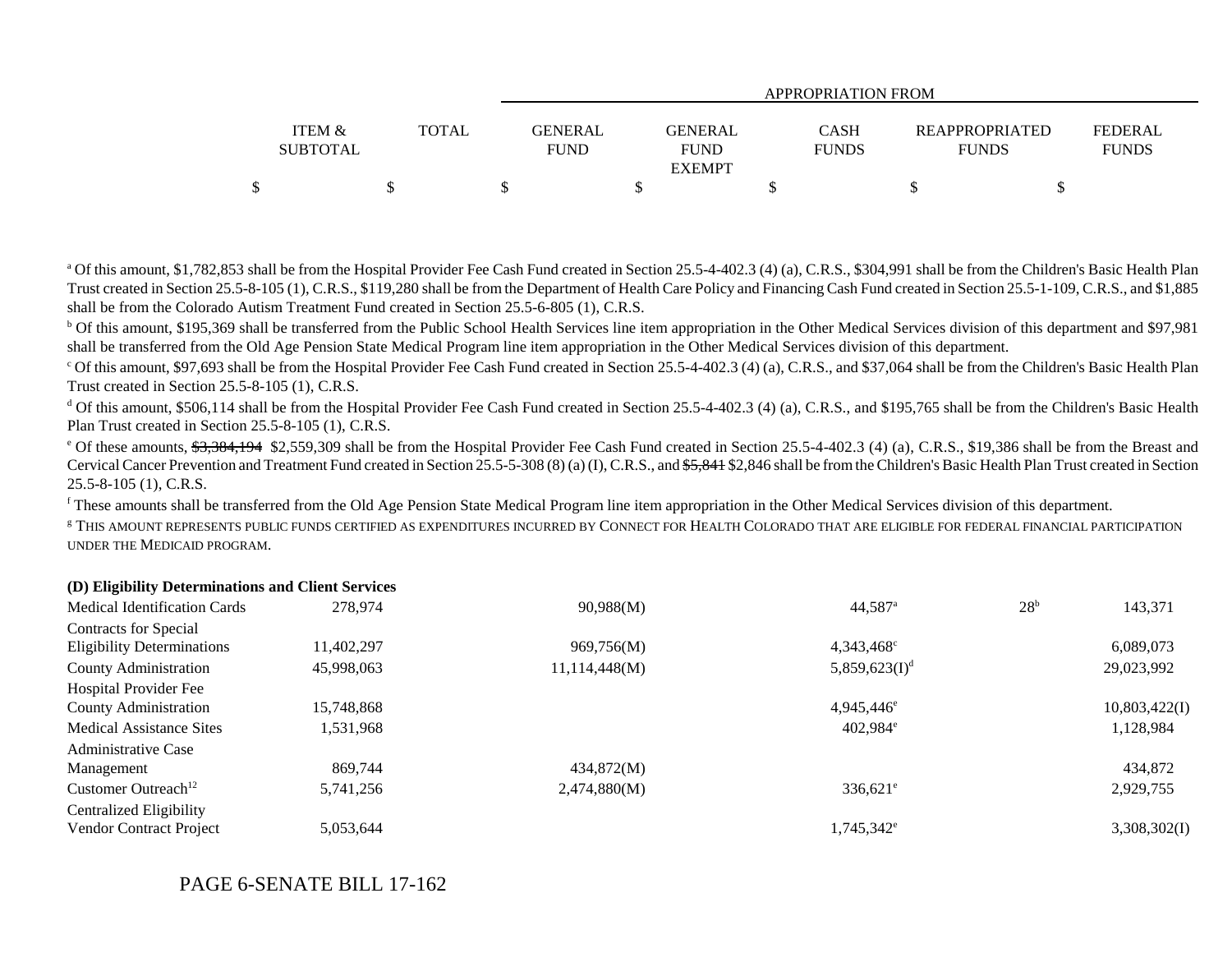|                                                                                   |                                       |              |  |                               | <b>APPROPRIATION FROM</b> |   |                                                |   |                             |                                       |   |                                |  |
|-----------------------------------------------------------------------------------|---------------------------------------|--------------|--|-------------------------------|---------------------------|---|------------------------------------------------|---|-----------------------------|---------------------------------------|---|--------------------------------|--|
|                                                                                   | ITEM &<br><b>SUBTOTAL</b>             | <b>TOTAL</b> |  | <b>GENERAL</b><br><b>FUND</b> |                           |   | <b>GENERAL</b><br><b>FUND</b><br><b>EXEMPT</b> |   | <b>CASH</b><br><b>FUNDS</b> | <b>REAPPROPRIATED</b><br><b>FUNDS</b> |   | <b>FEDERAL</b><br><b>FUNDS</b> |  |
|                                                                                   | \$                                    | \$           |  | \$                            |                           | Ф |                                                | ◡ |                             | \$                                    | P |                                |  |
| <b>CONNECT FOR HEALTH</b><br><b>COLORADO ELIGIBILITY</b><br><b>DETERMINATIONS</b> | 4,474,451<br>86,624,814<br>91,099,265 |              |  |                               |                           |   |                                                |   | $1,667,767$ <sup>f</sup>    |                                       |   | 2,806,684                      |  |

<sup>a</sup> Of this amount, \$43,200 shall be from the Hospital Provider Fee Cash Fund created in Section 25.5-4-402.3(4)(a), C.R.S., and \$1,387 shall be from the Children's Basic Health Plan Trust created in Section 25.5-8-105 (1), C.R.S.

<sup>b</sup> This amount shall be transferred from the Old Age Pension State Medical Program line item appropriation in the Other Medical Services division of this section.

 $^{\circ}$  Of this amount, \$4,338,468 shall be from the Hospital Provider Fee Cash Fund created in Section 25.5-4-402.3 (4) (a), C.R.S., and \$5,000 shall be from the Colorado Autism Treatment Fund created in Section 25.5-6-805 (1), C.R.S.

<sup>d</sup> This amount shall be from local funds.

e These amounts shall be from the Hospital Provider Fee Cash Fund created in Section 25.5-4-402.3 (4) (a), C.R.S.

f THIS AMOUNT REPRESENTS PUBLIC FUNDS CERTIFIED AS EXPENDITURES INCURRED BY CONNECT FOR HEALTH COLORADO THAT ARE ELIGIBLE FOR FEDERAL FINANCIAL PARTICIPATION UNDER THE MEDICAID PROGRAM.

#### **(E) Utilization and Quality Review Contracts**

| <b>Professional Services</b> |           |              |                        |           |
|------------------------------|-----------|--------------|------------------------|-----------|
| Contracts <sup>12</sup>      | 1,985,007 | 3,452,759(M) | $461,089$ <sup>a</sup> | 8,071,159 |

<sup>a</sup> Of this amount, \$372,339 shall be from the Hospital Provider Fee Cash Fund created in Section 25.5-4-402.3 (4) (a), C.R.S., and \$88,750 shall be from the Adult Dental Fund created in Section 25.5-5-207 (4) (a), C.R.S.

### **(F) Provider Audits and Services**

| <b>Professional Audit Contracts</b> | 3,401,907 | <del>,266,408(M)</del> | 415,408 <sup>a</sup> | <del>,720,09.</del> |
|-------------------------------------|-----------|------------------------|----------------------|---------------------|
|                                     | ,476,907  | ,303,908(M)            |                      | $757.59^{\circ}$    |

<sup>a</sup> Of this amount, \$250,000 shall be from the Hospital Provider Fee Cash Fund created in Section 25.5-4-402.3 (4) (a), C.R.S., \$102,988 shall be from the Children's Basic Health Plan Trust created in Section 25.5-8-105 (1), C.R.S., \$50,000 shall be from the Primary Care Fund created in Section 24-22-117 (2) (b) (I), C.R.S., and \$12,420 shall be from the Medicaid Nursing Facility Cash Fund created in Section 25.5-6-203 (2) (a), C.R.S.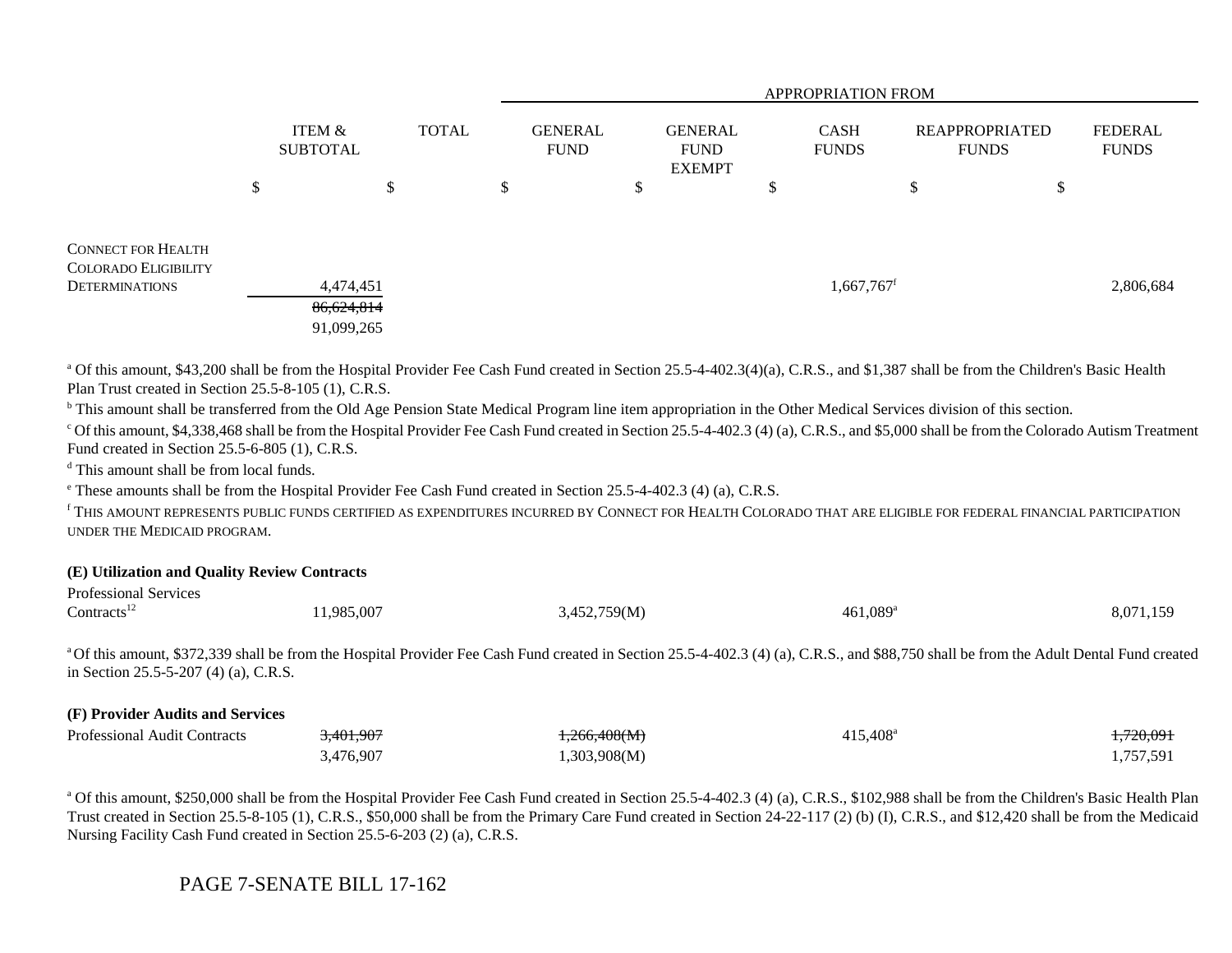|                                                                                                                                     |                           |              |                               | APPROPRIATION FROM                             |                             |                                       |                                |  |  |  |  |  |
|-------------------------------------------------------------------------------------------------------------------------------------|---------------------------|--------------|-------------------------------|------------------------------------------------|-----------------------------|---------------------------------------|--------------------------------|--|--|--|--|--|
|                                                                                                                                     | ITEM &<br><b>SUBTOTAL</b> | <b>TOTAL</b> | <b>GENERAL</b><br><b>FUND</b> | <b>GENERAL</b><br><b>FUND</b><br><b>EXEMPT</b> | <b>CASH</b><br><b>FUNDS</b> | <b>REAPPROPRIATED</b><br><b>FUNDS</b> | <b>FEDERAL</b><br><b>FUNDS</b> |  |  |  |  |  |
|                                                                                                                                     | \$                        | \$           | \$                            | \$                                             | \$                          | \$                                    | \$                             |  |  |  |  |  |
| (G) Recoveries and Recoupment Contract Costs<br><b>Estate Recovery</b><br><sup>a</sup> This amount shall be from estate recoveries. | 700,000                   |              |                               |                                                | 350,000 <sup>a</sup>        |                                       | 350,000(I)                     |  |  |  |  |  |
|                                                                                                                                     |                           |              |                               |                                                |                             |                                       |                                |  |  |  |  |  |
| (H) Indirect Cost Recoveries<br><b>Indirect Cost Assessment</b>                                                                     | 695,366                   |              |                               |                                                | 224,727 <sup>a</sup>        | $5,941^b$                             | 464,698(I)                     |  |  |  |  |  |

<sup>a</sup> Of this amount, \$190,960 shall be from the Hospital Provider Fee Cash Fund created in Section 25.5-4-402.3 (4) (a), C.R.S., \$21,193 shall be from the Children's Basic Health Plan Trust created in Section 25.5-8-105 (1), C.R.S., \$5,001 shall be from the Medical Nursing Facility Cash Fund created in Section 25.5-6-203 (2) (a), C.R.S., \$4,770 shall be from the Primary Care Fund created in Section 24-22-117 (2) (b) (I), C.R.S., \$2,753 shall be from the Colorado Autism Treatment Fund created in Section 25.5-6-805 (1), C.R.S., \$29 shall be from the Adult Dental Fund created in Section 25.5-5-207 (4) (a), C.R.S., and \$21 shall be from the Service Fee Fund created in Section 25.5-6-204 (1) (c) (II), C.R.S. <sup>b</sup> This amount shall be from money originally appropriated for Public School Health Services in the Other Medical Services division of this department.

### 272,118,432

### 276,294,756

### **(2) MEDICAL SERVICES PREMIUMS**<sup>15</sup> **PREMIUMS**15, 15a

| Medical and Long-Term<br>Care Services for Medicaid |                          |                             |                          |                          |                        |               |
|-----------------------------------------------------|--------------------------|-----------------------------|--------------------------|--------------------------|------------------------|---------------|
|                                                     |                          |                             |                          |                          |                        |               |
| Eligible Individuals $^{12}$                        | <del>6,762,815,547</del> | <del>1,075,134,728(M)</del> | 873.835.000 <sup>a</sup> | <del>678.702.748</del> * | 5,240,893 <sup>e</sup> | 4,129,902,178 |
|                                                     | 6.889.903.487            | 1,099,632,573(M)            |                          | 681.186.274 <sup>b</sup> | $9,102,709^{\circ}$    | 4.226.146.931 |

<sup>a</sup> This amount shall be from the General Fund Exempt Account created in Section 24-77-103.6 (2), C.R.S.

# PAGE 8-SENATE BILL 17-162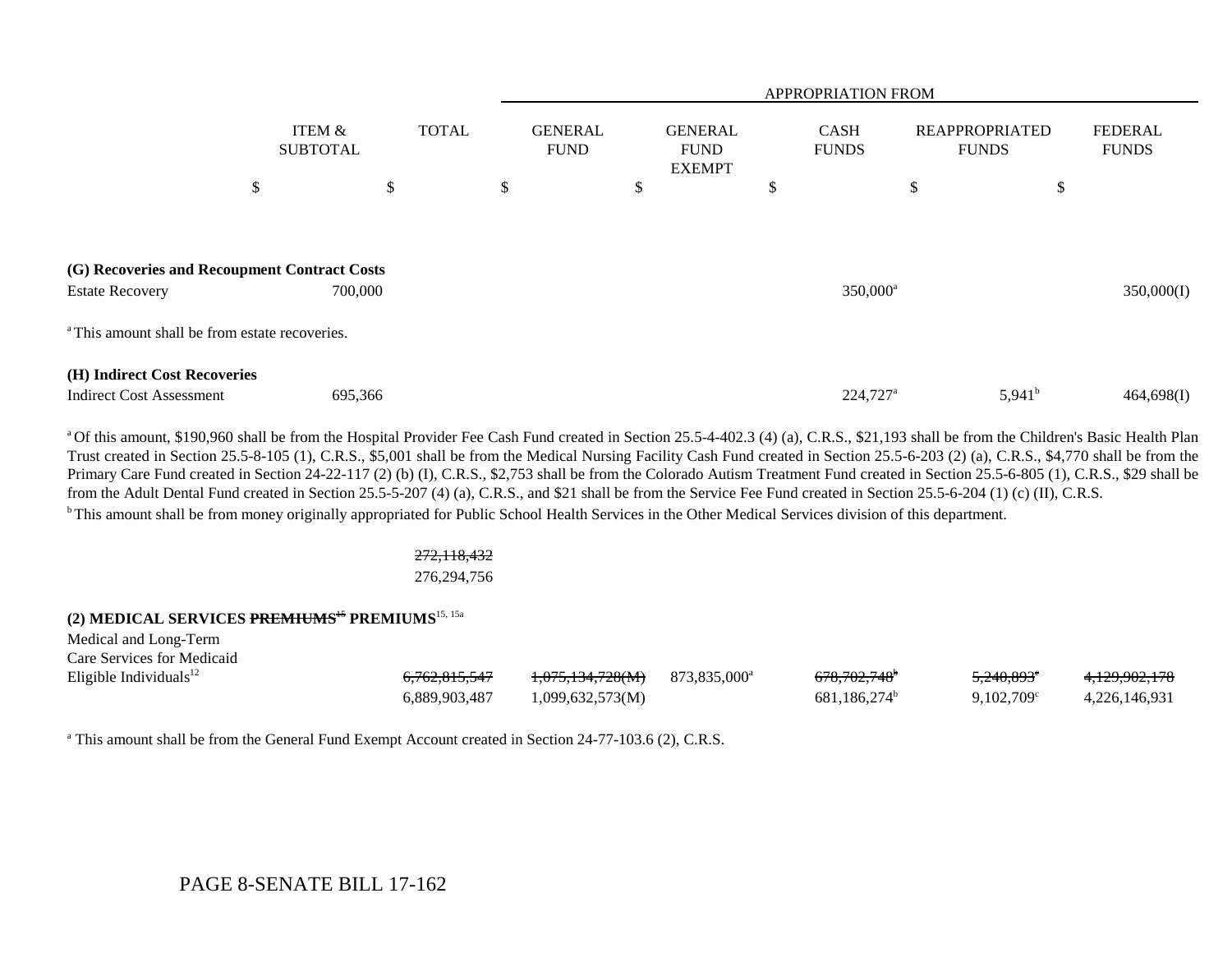|                                      |       | APPROPRIATION FROM     |                                                |                             |                                       |                                |  |  |  |  |  |  |
|--------------------------------------|-------|------------------------|------------------------------------------------|-----------------------------|---------------------------------------|--------------------------------|--|--|--|--|--|--|
| <b>ITEM &amp;</b><br><b>SUBTOTAL</b> | TOTAL | GENERAL<br><b>FUND</b> | <b>GENERAL</b><br><b>FUND</b><br><b>EXEMPT</b> | <b>CASH</b><br><b>FUNDS</b> | <b>REAPPROPRIATED</b><br><b>FUNDS</b> | <b>FEDERAL</b><br><b>FUNDS</b> |  |  |  |  |  |  |
|                                      |       |                        |                                                |                             |                                       |                                |  |  |  |  |  |  |

<sup>b</sup> Of this amount,  $\frac{455,249,922}{6}$  \$452,991,374 shall be from the Hospital Provider Fee Cash Fund created in Section 25.5-4-402.3 (4) (a), C.R.S.,  $\frac{66,262,914}{66,262,914}$  \$67,372,681 shall be from the Health Care Expansion Fund created in Section 24-22-117 (2) (a) (I), C.R.S.,  $\frac{253}{300}$ ,  $\frac{533}{300}$ ,  $\frac{465}{300}$ ,  $\frac{468}{300}$  shall be from recoveries and recoupments,  $\frac{48}{300}$ ,  $\frac{48}{300}$ ,  $\frac{483}{300$ be from the Medicaid Nursing Facility Cash Fund created in Section 25.5-6-203 (2) (a), C.R.S., \$34, 604, 168 \$32,092, 650 shall be from the Adult Dental Fund created in Section 25.5-5-207 (4) (a), C.R.S., \$11,899,530 \$20,236,343 represents public funds certified as expenditures incurred by public hospitals and agencies that are eligible for federal financial participation under the Medicaid program, \$3,873,100 \$3,629,124 shall be from the Medicaid Buy-In Cash Fund created in Section 25.5-6-1404 (3) (b), C.R.S., \$2,162,950 shall be from the Tobacco Tax Cash Fund created in section 24-22-117 (1) (a), C.R.S., and meets the requirement to appropriate a portion of the revenues collected from the imposition of additional state cigarette and tobacco taxes to the Old Age Pension program for health related purposes pursuant to Section 21 of Article X of the State Constitution, \$756,142 \$1,186,884 shall be from the Breast and Cervical Cancer Prevention and Treatment Fund created in Section 25.5-5-308 (8) (a) (I), C.R.S., \$523,944 \$642,863 shall be from the Tobacco Education Programs Fund created in Section 24-22-117 (2) (c) (I), C.R.S., \$500,000 shall be from an intergovernmental transfer from Denver Health, \$333,122 \$223,002 shall be from the Colorado Autism Treatment Fund created in Section 25.5-6-805 (1), C.R.S., and \$200,460 shall be from the Service Fee Fund created in Section 25.5-6-204 (1) (c) (II), C.R.S.

<sup>c</sup> This amount shall be transferred from the Old Age Pension State Medical Program line item appropriation in the Other Medical Services division of this department.

#### **(3) BEHAVIORAL HEALTH COMMUNITY PROGRAMS**

| <b>Behavioral Health</b>   |                        |                        |                           |             |
|----------------------------|------------------------|------------------------|---------------------------|-------------|
| <b>Capitation Payments</b> | <del>653,650,029</del> | 181,949,404(M)         | $16,383,180(H)^a$         | 455,317,445 |
|                            | 597,347,639            | 175,277,005(M)         | $16,977,191(H)^a$         | 405,093,443 |
| <b>Behavioral Health</b>   |                        |                        |                           |             |
| Fee-for-service Payments   | 8,967,301              | 1,678,280(M)           | $249,835(H)$ <sup>b</sup> | 7,039,186   |
|                            | 8,821,393              | 1,970,933(M)           | $225,347(H)$ <sup>b</sup> | 6,625,113   |
|                            |                        | <del>662,617,330</del> |                           |             |
|                            |                        | 606,169,032            |                           |             |

<sup>a</sup> Of this amount,  $$16,359,487$  \$16,942,391shall be from the Hospital Provider Fee Cash Fund created in Section 25.5-4-402.3 (4) (a), C.R.S., and  $$23,693$  \$34,800 shall be from the Breast and Cervical Cancer Prevention and Treatment Fund created in Section 25.5-5-308 (8) (a) (I), C.R.S.

 $\overline{b}$  This amount OF THIS AMOUNT, \$223,949 shall be from the Hospital Provider Fee Cash Fund created in Section 25.5-4-402.3 (4) (a), C.R.S., AND \$1,398 SHALL BE FROM THE BREAST AND CERVICAL CANCER PREVENTION AND TREATMENT FUND CREATED IN SECTION 25.5-5-308 (8) (a) (I), C.R.S.

# PAGE 9-SENATE BILL 17-162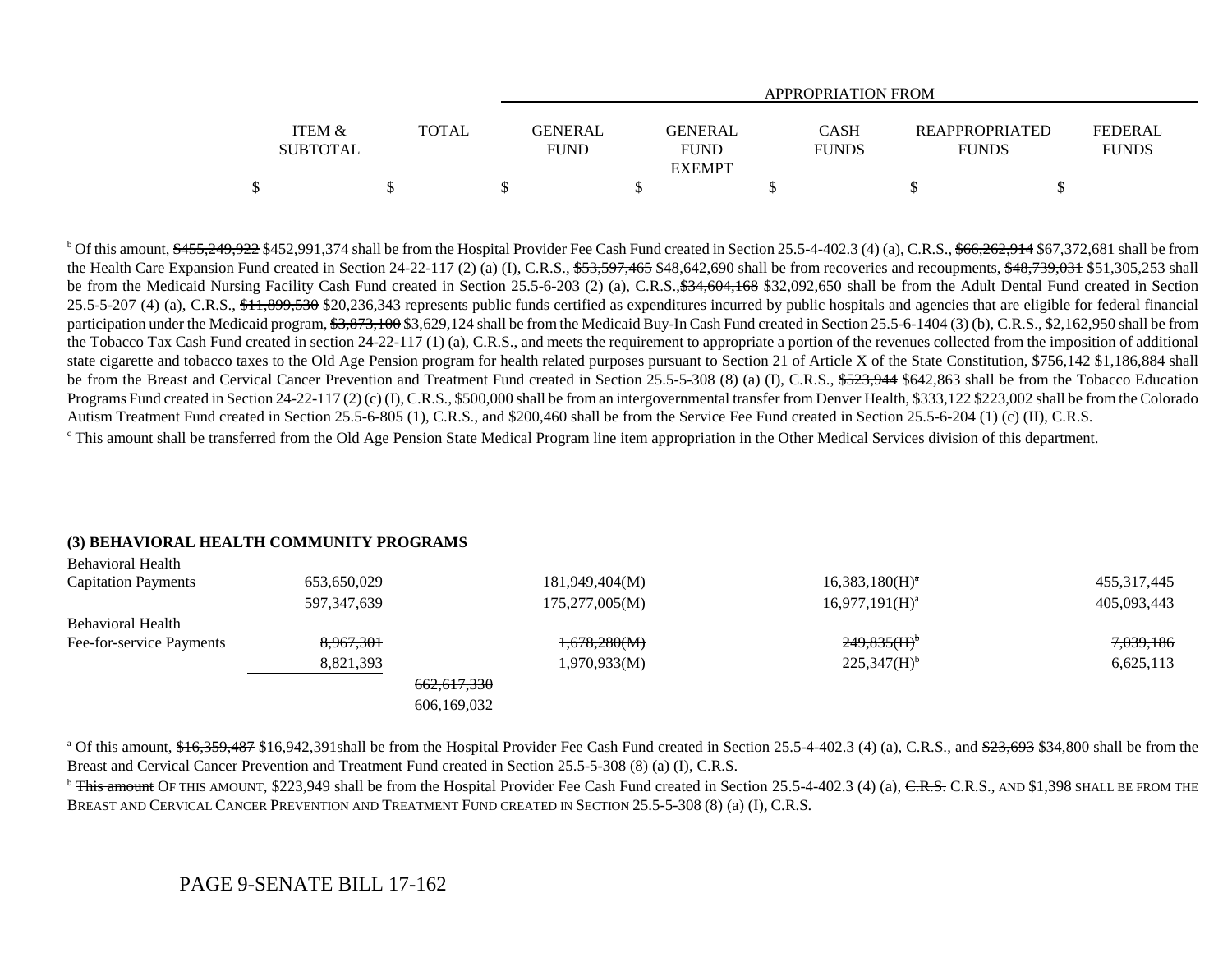|                                                                                               |                                      |              |                               |                                                | <b>APPROPRIATION FROM</b>               |                                       |                                |
|-----------------------------------------------------------------------------------------------|--------------------------------------|--------------|-------------------------------|------------------------------------------------|-----------------------------------------|---------------------------------------|--------------------------------|
|                                                                                               | <b>ITEM &amp;</b><br><b>SUBTOTAL</b> | <b>TOTAL</b> | <b>GENERAL</b><br><b>FUND</b> | <b>GENERAL</b><br><b>FUND</b><br><b>EXEMPT</b> | <b>CASH</b><br><b>FUNDS</b>             | <b>REAPPROPRIATED</b><br><b>FUNDS</b> | <b>FEDERAL</b><br><b>FUNDS</b> |
| $\$\,$                                                                                        | $\mathcal{S}$                        |              | \$                            | $\boldsymbol{\mathsf{S}}$                      | \$                                      | $\$\,$                                | $\$$                           |
| (4) OFFICE OF COMMUNITY LIVING<br>(A) Division of Intellectual and Developmental Disabilities |                                      |              |                               |                                                |                                         |                                       |                                |
| (1) Administrative Costs                                                                      |                                      |              |                               |                                                |                                         |                                       |                                |
| <b>Personal Services</b>                                                                      | 3,009,219                            |              | 1,431,598                     |                                                | $154,698$ <sup>a</sup>                  | $75,000^{\circ}$                      | 1,347,923                      |
|                                                                                               |                                      |              |                               |                                                | 229,698 <sup>a</sup>                    |                                       |                                |
|                                                                                               | $(34.5$ FTE)                         |              |                               |                                                |                                         |                                       |                                |
| <b>Operating Expenses</b>                                                                     | 1,064,886<br>295,836                 |              | 144,899                       |                                                | $1,425$ <sup>a</sup><br>$2,375^{\rm a}$ | $770,000$ <sup>b</sup>                | 148,562                        |
| Community and Contract                                                                        |                                      |              |                               |                                                |                                         |                                       |                                |
| Management System                                                                             | 137,480                              |              | 89,362                        |                                                |                                         |                                       | 48,118                         |
| Support Level                                                                                 |                                      |              |                               |                                                |                                         |                                       |                                |
| Administration                                                                                | 57,368                               |              | 28,684                        |                                                |                                         |                                       | 28,684                         |
| <b>APPROPRIATION TO THE</b>                                                                   |                                      |              |                               |                                                |                                         |                                       |                                |
| Cross-system Response for<br><b>Behavioral Health Crises</b>                                  |                                      |              |                               |                                                |                                         |                                       |                                |
| Pilot Program FUND                                                                            | 1,690,000                            |              |                               |                                                | $1,690,000$ <sup>a</sup>                |                                       |                                |
| <b>CROSS-SYSTEM RESPONSE</b>                                                                  |                                      |              |                               |                                                |                                         |                                       |                                |
| PILOT PROGRAM SERVICES <sup>15b</sup>                                                         | 1,050,215                            |              |                               |                                                | 741,986 <sup>c</sup>                    | $308,229$ <sup>d</sup>                |                                |
|                                                                                               | 5,958,953                            |              |                               |                                                |                                         |                                       |                                |
|                                                                                               | 6,240,118                            |              |                               |                                                |                                         |                                       |                                |

<sup>a</sup> OF THESE AMOUNTS, These amounts \$1,846,123 shall be from the Intellectual and Developmental Disabilities Services Cash Fund created in Section 25.5-10-207 (1), C.R.S. AND \$75,950 SHALL BE FROM THE CROSS-SYSTEM RESPONSE FOR BEHAVORIAL HEALTH CRISES PILOT PROGRAM FUND CREATED IN SECTION 25.5-6-412 (7), C.R.S.

<sup>b</sup> These amounts shall be from the Cross-system Response for Behavioral Health Crises Pilot Program line item appropriation within this subsection.

 $^\circ$  This amount shall be from the Cross-system Response for Behavorial Health Crises Pilot Program Fund created in Section 25.5-6-412 (7), C.R.S.

<sup>d</sup> This amount shall be from the Appropriation to the Cross-system Response for Behavorial Health Crises Pilot Program Fund line item in this subdivision.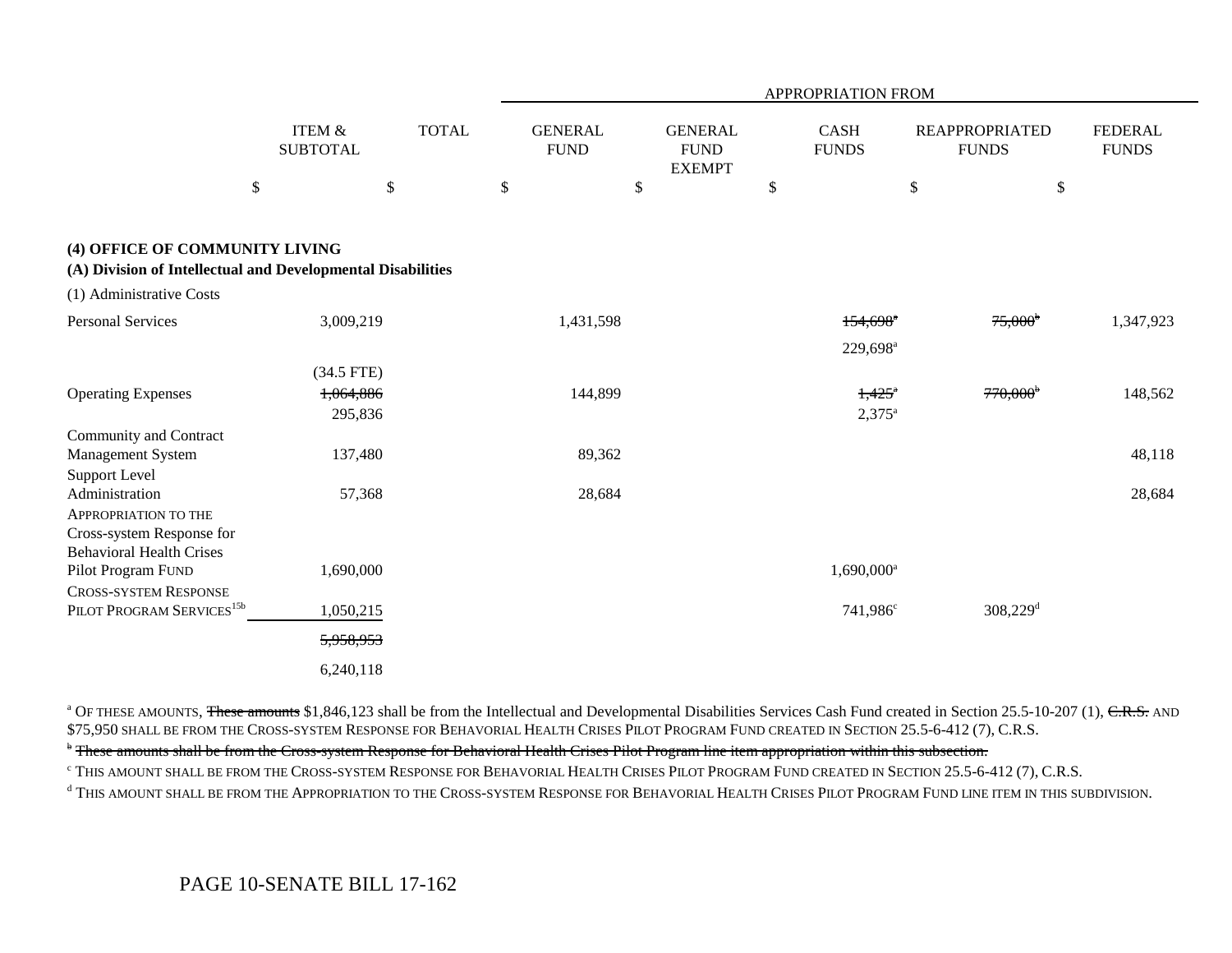|                                         |                                      |              | APPROPRIATION FROM |                               |    |                                                |    |                      |    |                                       |                                |
|-----------------------------------------|--------------------------------------|--------------|--------------------|-------------------------------|----|------------------------------------------------|----|----------------------|----|---------------------------------------|--------------------------------|
|                                         | <b>ITEM &amp;</b><br><b>SUBTOTAL</b> | <b>TOTAL</b> |                    | <b>GENERAL</b><br><b>FUND</b> |    | <b>GENERAL</b><br><b>FUND</b><br><b>EXEMPT</b> |    | CASH<br><b>FUNDS</b> |    | <b>REAPPROPRIATED</b><br><b>FUNDS</b> | <b>FEDERAL</b><br><b>FUNDS</b> |
|                                         | \$                                   | \$           | \$                 |                               | \$ |                                                | \$ |                      | \$ | $\$$                                  |                                |
|                                         |                                      |              |                    |                               |    |                                                |    |                      |    |                                       |                                |
|                                         |                                      |              |                    |                               |    |                                                |    |                      |    |                                       |                                |
|                                         |                                      |              |                    |                               |    |                                                |    |                      |    |                                       |                                |
| (2) Program Costs <sup>16</sup>         |                                      |              |                    |                               |    |                                                |    |                      |    |                                       |                                |
| Adult Comprehensive                     |                                      |              |                    |                               |    |                                                |    |                      |    |                                       |                                |
| Services                                | 362,346,433                          |              |                    |                               |    |                                                |    |                      |    |                                       |                                |
| <b>Adult Supported Living</b>           |                                      |              |                    |                               |    |                                                |    |                      |    |                                       |                                |
| Services                                | 69,681,391                           |              |                    |                               |    |                                                |    |                      |    |                                       |                                |
|                                         | 74,382,391                           |              |                    |                               |    |                                                |    |                      |    |                                       |                                |
| Children's Extensive                    |                                      |              |                    |                               |    |                                                |    |                      |    |                                       |                                |
| <b>Support Services</b>                 | 26,310,826                           |              |                    |                               |    |                                                |    |                      |    |                                       |                                |
| Case Management                         | 32,255,501                           |              |                    |                               |    |                                                |    |                      |    |                                       |                                |
| Family Support Services                 | 6,960,460                            |              |                    |                               |    |                                                |    |                      |    |                                       |                                |
| Preventive Dental Hygiene <sup>17</sup> | 63,311                               |              |                    |                               |    |                                                |    |                      |    |                                       |                                |
| <b>Eligibility Determination</b>        |                                      |              |                    |                               |    |                                                |    |                      |    |                                       |                                |
| and Waiting List                        |                                      |              |                    |                               |    |                                                |    |                      |    |                                       |                                |
| Management                              | 3,121,194                            |              |                    |                               |    |                                                |    |                      |    |                                       |                                |
|                                         | 500,739,116                          |              |                    | 258,957,677 <sup>a</sup>      |    |                                                |    | $1^{\rm b}$          |    |                                       | 241,781,438                    |
|                                         | 505,440,116                          |              |                    |                               |    |                                                |    | $4,701,001^b$        |    |                                       |                                |

a Of this amount, the (M) notation applies to \$239,854,892.

 $^{\rm b}$  <del>This amount</del> Of this amount \$4,701,000 shall be from the Intellectual and Developmental Disabilities Services Cash Fund created in Section 25.5-10-207 (1), C.R.S. AND \$1 shall be from the Health Care Expansion Fund created in Section 24-22-117 (2) (a) (I), C.R.S.

> 506,698,069 511,680,234

### **(5) INDIGENT CARE PROGRAM**

| <b>Safety Net Provider</b> |             |              |              |                |
|----------------------------|-------------|--------------|--------------|----------------|
| Payments                   | 311,296,186 |              | 155,073,238ª | 156,222,948(I) |
| Clinic Based Indigent Care | 6,119,760   | 3,047,640(M) |              | 3,072,120      |

PAGE 11-SENATE BILL 17-162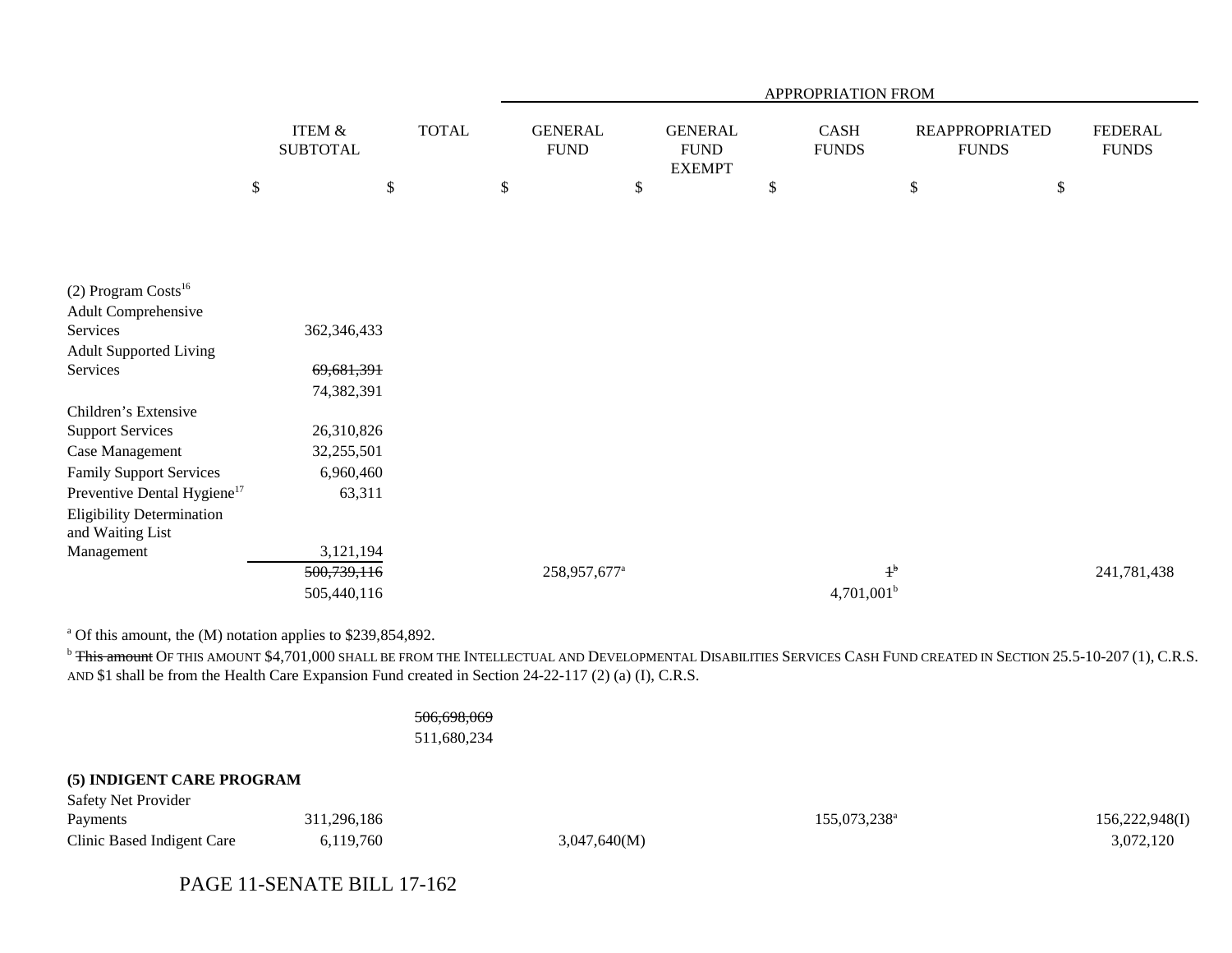|                                                                                |                                      |              | APPROPRIATION FROM |                               |    |                                                |    |                             |    |                                       |                                |
|--------------------------------------------------------------------------------|--------------------------------------|--------------|--------------------|-------------------------------|----|------------------------------------------------|----|-----------------------------|----|---------------------------------------|--------------------------------|
|                                                                                | <b>ITEM &amp;</b><br><b>SUBTOTAL</b> | <b>TOTAL</b> |                    | <b>GENERAL</b><br><b>FUND</b> |    | <b>GENERAL</b><br><b>FUND</b><br><b>EXEMPT</b> |    | <b>CASH</b><br><b>FUNDS</b> |    | <b>REAPPROPRIATED</b><br><b>FUNDS</b> | <b>FEDERAL</b><br><b>FUNDS</b> |
|                                                                                | \$<br>\$                             |              | \$                 |                               | \$ |                                                | \$ |                             | \$ | \$                                    |                                |
|                                                                                |                                      |              |                    |                               |    |                                                |    |                             |    |                                       |                                |
| Pediatric Specialty Hospital<br>Appropriation from<br>Tobacco Tax Cash Fund to | 13,455,012                           |              |                    | 6,700,596(M)                  |    |                                                |    |                             |    |                                       | 6,754,416                      |
| the General Fund                                                               | 432,590                              |              |                    |                               |    |                                                |    | $432,590^{\rm b}$           |    |                                       |                                |
| Primary Care Fund Program                                                      | 27,276,358                           |              |                    |                               |    |                                                |    | 27,276,358 <sup>c</sup>     |    |                                       |                                |
| Children's Basic Health Plan                                                   |                                      |              |                    |                               |    |                                                |    |                             |    |                                       |                                |
| Administration                                                                 | 5,033,274                            |              |                    |                               |    |                                                |    | 2,363,824(H) <sup>d</sup>   |    |                                       | 2,669,450                      |
|                                                                                | 5,033,274                            |              |                    |                               |    |                                                |    | 597,450(H) <sup>d</sup>     |    |                                       | 4,435,824                      |
| Children's Basic Health Plan                                                   |                                      |              |                    |                               |    |                                                |    |                             |    |                                       |                                |
| Medical and Dental Costs                                                       | 141,455,044                          |              |                    | 2,067,851(M)                  |    | $432,590^{\circ}$                              |    | 17,533,954 <sup>f</sup>     |    |                                       | 121,420,649                    |
|                                                                                | 157,065,937                          |              |                    | 2,069,366(M)                  |    |                                                |    | 21,215,152 <sup>f</sup>     |    |                                       | 133,348,829                    |
|                                                                                |                                      | 505,068,224  |                    |                               |    |                                                |    |                             |    |                                       |                                |
|                                                                                |                                      | 520,679,117  |                    |                               |    |                                                |    |                             |    |                                       |                                |

<sup>a</sup> This amount shall be from the Hospital Provider Fee Cash Fund created in Section 25.5-4-402.3 (4) (a), C.R.S.

<sup>b</sup> This amount shall be from the Tobacco Tax Cash Fund created in Section 24-22-117 (1) (a), C.R.S. This appropriation partially meets the requirement to appropriate a portion of the revenues collected from imposition of additional state cigarette and tobacco taxes to the General Fund pursuant to Section 21 of Article X of the State Constitution.

 $\textdegree$  This amount shall be from the Primary Care Fund created in Section 24-22-117 (2) (b) (I), C.R.S.

<sup>d</sup> Of this amount,  $\frac{1}{2}$ , 354, 463 \$595,060 shall be from the Children's Basic Health Plan Trust created in Section 25.5-8-105 (1), C.R.S., and  $\frac{1}{2}$ , 390 shall be from the Hospital Provider Fee Cash Fund created in Section 25.5-4-402.3 (4) (a), C.R.S.

<sup>e</sup> This amount shall be from General Fund Exempt pursuant to Section 24-22-117 (1) (c) (I) (B), C.R.S., and is not subject to the statutory limitation on General Fund appropriations imposed by Section 24-75-201.1, C.R.S.

<sup>f</sup> Of this amount,  $$11,488,720$  \$11,711,043 shall be from the Children's Basic Health Plan Trust created in Section 25.5-8-105 (1), C.R.S.,  $$5,842,569$  \$7,561,411 shall be from the Hospital Provider Fee Cash Fund created in Section 25.5-4-402.3 (4) (a), C.R.S., \$1,500,000 SHALL BE FROM RECOVERIES AND RECOUPMENTS, \$202,664 \$442,697 shall be from the Colorado Immunization Fund created in Section 25-4-2301, C.R.S., and \$1 shall be from the Health Care Expansion Fund created in Section 24-22-117 (2) (a) (I), C.R.S.

### **(6) OTHER MEDICAL SERVICES**

| Old Age Pension State  |            |           |                |
|------------------------|------------|-----------|----------------|
| <b>Medical Program</b> | 12,962,510 | 2,962,510 | $10,000,000^a$ |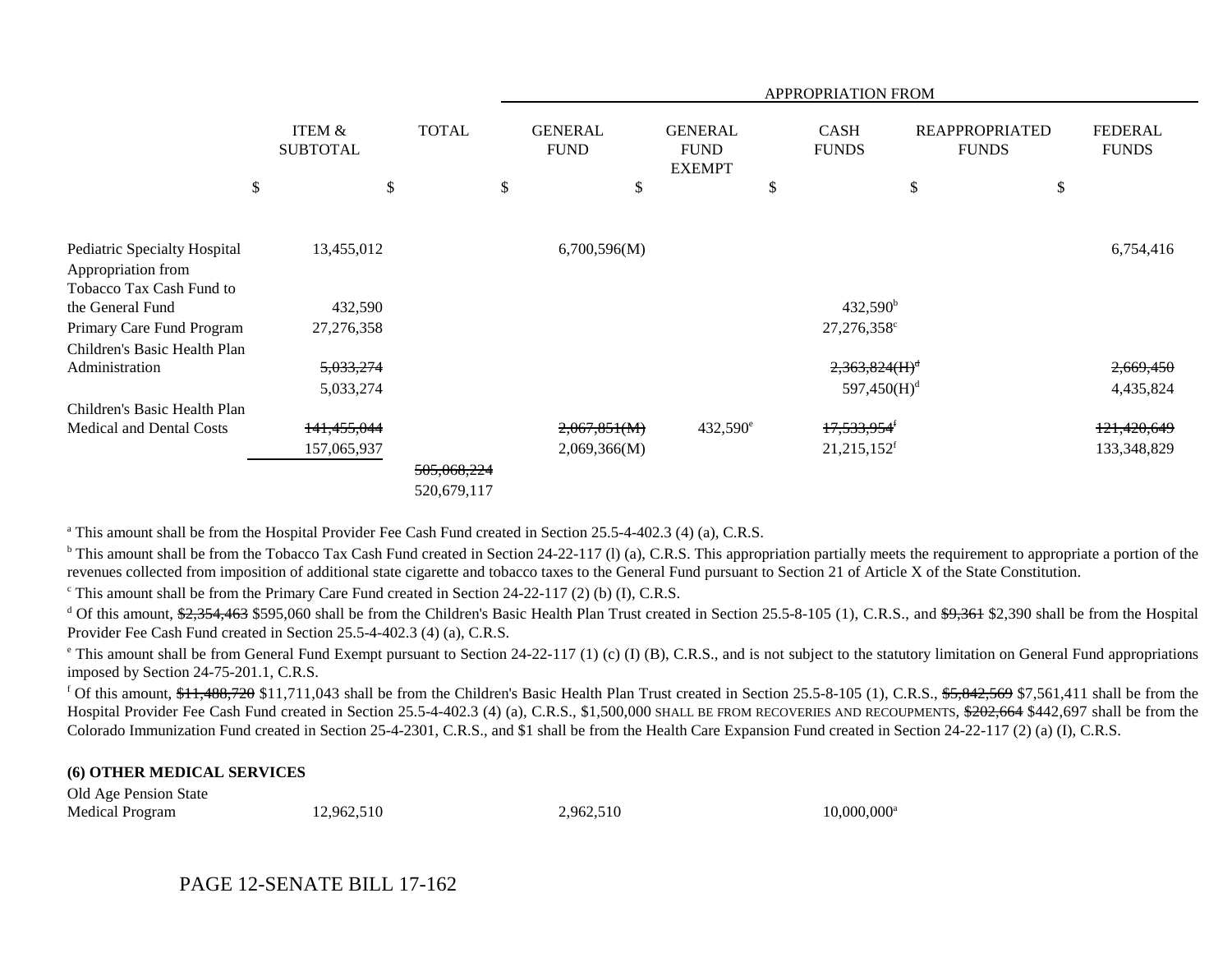|                                                                                         |                                      |              | APPROPRIATION FROM |                               |                                                 |    |                             |      |                                       |                                |
|-----------------------------------------------------------------------------------------|--------------------------------------|--------------|--------------------|-------------------------------|-------------------------------------------------|----|-----------------------------|------|---------------------------------------|--------------------------------|
|                                                                                         | <b>ITEM &amp;</b><br><b>SUBTOTAL</b> | <b>TOTAL</b> |                    | <b>GENERAL</b><br><b>FUND</b> | <b>GENERAL</b><br>${\rm FUND}$<br><b>EXEMPT</b> |    | <b>CASH</b><br><b>FUNDS</b> |      | <b>REAPPROPRIATED</b><br><b>FUNDS</b> | <b>FEDERAL</b><br><b>FUNDS</b> |
|                                                                                         | \$<br>\$                             |              | \$                 | \$                            |                                                 | \$ |                             | $\$$ | \$                                    |                                |
| Commission on Family                                                                    |                                      |              |                    |                               |                                                 |    |                             |      |                                       |                                |
| Medicine Residency<br><b>Training Programs</b>                                          | 7,597,298                            |              |                    | 3,786,304(M)                  |                                                 |    |                             |      |                                       | 3,810,994                      |
| <b>State University Teaching</b><br>Hospitals - Denver Health                           |                                      |              |                    |                               |                                                 |    |                             |      |                                       |                                |
| and Hospital Authority<br><b>State University Teaching</b><br>Hospitals - University of | 2,804,714                            |              |                    | 1,396,748(M)                  |                                                 |    |                             |      |                                       | 1,407,966                      |
| Colorado Hospital Authority                                                             | 1,181,204                            |              |                    | 585,390(M)                    |                                                 |    |                             |      |                                       | 595,814                        |
| Medicare Modernization<br><b>Act State Contribution</b>                                 |                                      |              |                    |                               |                                                 |    |                             |      |                                       |                                |
| Payment                                                                                 | 130,667,733                          |              |                    | 130,667,733                   |                                                 |    |                             |      |                                       |                                |
|                                                                                         | 132,037,056                          |              |                    | 132,037,056                   |                                                 |    |                             |      |                                       |                                |
| Public School Health<br><b>Services Contract</b>                                        |                                      |              |                    |                               |                                                 |    |                             |      |                                       |                                |
| Administration                                                                          | 2,491,722                            |              |                    |                               |                                                 |    |                             |      | 2,491,722 <sup>b</sup>                |                                |
| Public School Health                                                                    |                                      |              |                    |                               |                                                 |    |                             |      |                                       |                                |
| Services                                                                                | 82,604,632                           |              |                    |                               |                                                 |    | 41,001,948 <sup>e</sup>     |      |                                       | 41,602,684(I)                  |
|                                                                                         | 91,997,962                           |              |                    |                               |                                                 |    | 45,756,639 <sup>c</sup>     |      |                                       | 46,241,323(I)                  |
| Screening, Brief<br>Intervention, and Referral to                                       |                                      |              |                    |                               |                                                 |    |                             |      |                                       |                                |
| <b>Treatment Training Grant</b>                                                         |                                      |              |                    |                               |                                                 |    |                             |      |                                       |                                |
| $\rm{Program^{18}}$                                                                     | 750,000                              |              |                    |                               |                                                 |    | $750,000$ <sup>d</sup>      |      |                                       |                                |
|                                                                                         |                                      | 241,059,813  |                    |                               |                                                 |    |                             |      |                                       |                                |
|                                                                                         |                                      | 251,822,466  |                    |                               |                                                 |    |                             |      |                                       |                                |

<sup>a</sup> This amount shall be from the Old Age Pension Health and Medical Care Fund created in Section 25.5-2-101 (2), C.R.S.

<sup>b</sup> This amount shall transferred from the Public School Health Services line item appropriation within this division.

<sup>c</sup> This amount represents funds certified as public expenditures incurred by school districts or boards of cooperative educational services that are eligible for federal financial participation under Medicaid.

<sup>d</sup> This amount shall be from the Marijuana Tax Cash Fund created in Section 39-28.8-501 (1), C.R.S.

PAGE 13-SENATE BILL 17-162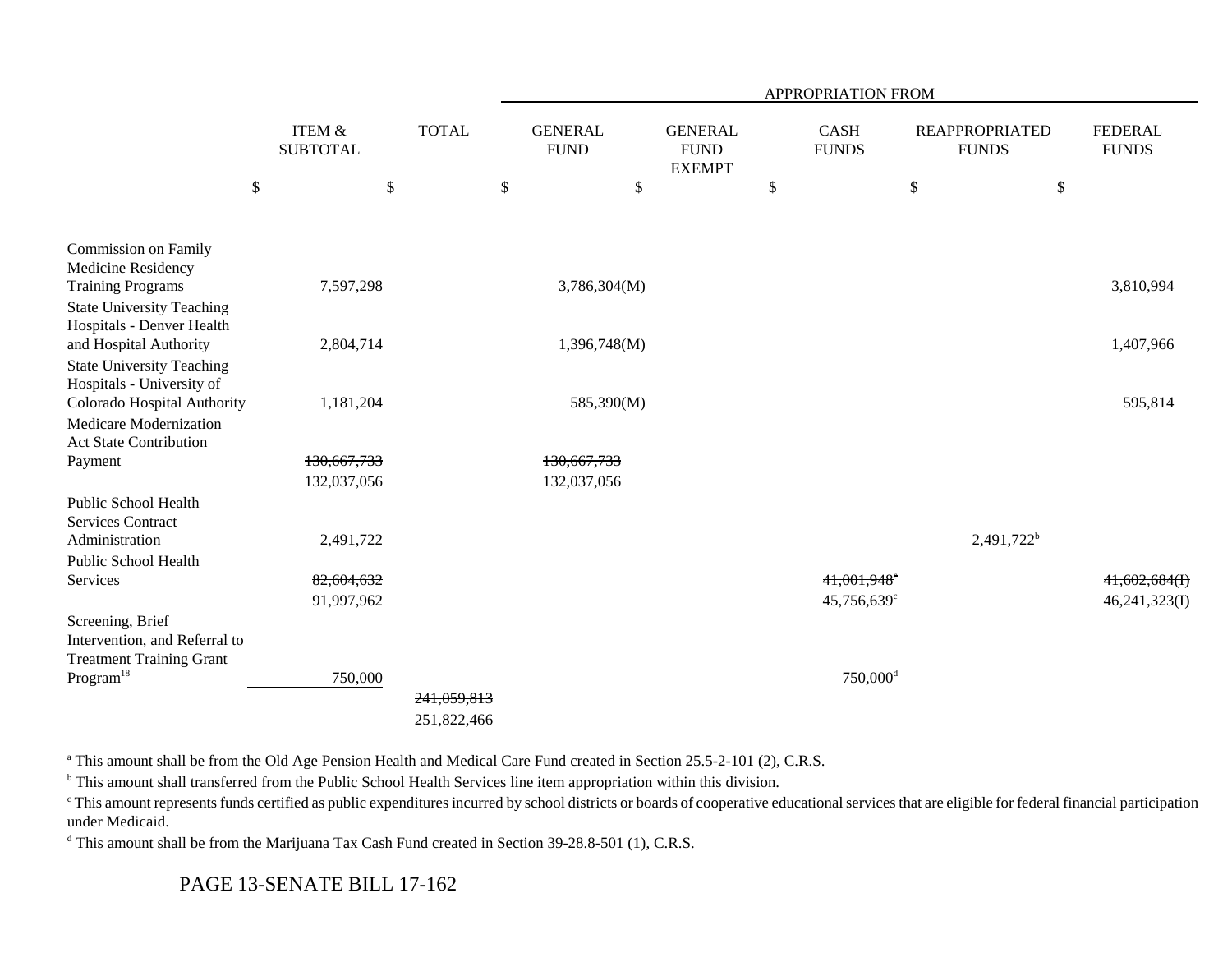| ITEM $\&$<br><b>TOTAL</b><br><b>GENERAL</b><br><b>GENERAL</b><br><b>CASH</b><br><b>FEDERAL</b><br><b>REAPPROPRIATED</b><br><b>SUBTOTAL</b><br><b>FUND</b><br><b>FUND</b><br><b>FUNDS</b><br><b>FUNDS</b><br><b>FUNDS</b><br><b>EXEMPT</b><br>$\mathbb{S}$<br>$\mathbb{S}$<br>\$<br>\$<br>\$<br>\$<br>\$<br>(7) DEPARTMENT OF HUMAN SERVICES MEDICAID-FUNDED PROGRAMS<br>(A) Executive Director's<br><b>Office - Medicaid</b><br>Funding <sup>19</sup><br>16,109,873<br>8,054,937(M)<br>8,054,936<br>(B) Office of Information<br><b>Technology Services -</b><br><b>Medicaid Funding</b><br>647,220<br>322,316(M)<br>324,904<br>(C) Office of Operations -<br><b>Medicaid Funding</b><br>2,817,321(M)<br>5,656,943<br>2,839,622<br>5,627,443<br>2,802,571(M)<br>2,824,872<br>(D) Division of Child Welfare - Medicaid Funding<br>Administration<br>142,640<br>71,320(M)<br>71,320<br>Child Welfare Services<br>15,197,702<br>7,568,456(M)<br>7,629,246<br>15,340,342<br>(E) Office of Early Childhood - Medicaid Funding<br>Division of Community and<br>Family Support, Early<br><b>Intervention Services</b><br>6,563,353<br>3,268,550(M)<br>3,294,803<br>(F) Office of Self Sufficiency - Medicaid Funding<br>Systematic Alien<br>25,799<br>25,799<br>Verification for Eligibility |  | <b>APPROPRIATION FROM</b> |  |  |  |  |  |  |  |  |
|---------------------------------------------------------------------------------------------------------------------------------------------------------------------------------------------------------------------------------------------------------------------------------------------------------------------------------------------------------------------------------------------------------------------------------------------------------------------------------------------------------------------------------------------------------------------------------------------------------------------------------------------------------------------------------------------------------------------------------------------------------------------------------------------------------------------------------------------------------------------------------------------------------------------------------------------------------------------------------------------------------------------------------------------------------------------------------------------------------------------------------------------------------------------------------------------------------------------------------------------------------------------------------------|--|---------------------------|--|--|--|--|--|--|--|--|
|                                                                                                                                                                                                                                                                                                                                                                                                                                                                                                                                                                                                                                                                                                                                                                                                                                                                                                                                                                                                                                                                                                                                                                                                                                                                                       |  |                           |  |  |  |  |  |  |  |  |
|                                                                                                                                                                                                                                                                                                                                                                                                                                                                                                                                                                                                                                                                                                                                                                                                                                                                                                                                                                                                                                                                                                                                                                                                                                                                                       |  |                           |  |  |  |  |  |  |  |  |
|                                                                                                                                                                                                                                                                                                                                                                                                                                                                                                                                                                                                                                                                                                                                                                                                                                                                                                                                                                                                                                                                                                                                                                                                                                                                                       |  |                           |  |  |  |  |  |  |  |  |
|                                                                                                                                                                                                                                                                                                                                                                                                                                                                                                                                                                                                                                                                                                                                                                                                                                                                                                                                                                                                                                                                                                                                                                                                                                                                                       |  |                           |  |  |  |  |  |  |  |  |
|                                                                                                                                                                                                                                                                                                                                                                                                                                                                                                                                                                                                                                                                                                                                                                                                                                                                                                                                                                                                                                                                                                                                                                                                                                                                                       |  |                           |  |  |  |  |  |  |  |  |
|                                                                                                                                                                                                                                                                                                                                                                                                                                                                                                                                                                                                                                                                                                                                                                                                                                                                                                                                                                                                                                                                                                                                                                                                                                                                                       |  |                           |  |  |  |  |  |  |  |  |
|                                                                                                                                                                                                                                                                                                                                                                                                                                                                                                                                                                                                                                                                                                                                                                                                                                                                                                                                                                                                                                                                                                                                                                                                                                                                                       |  |                           |  |  |  |  |  |  |  |  |
|                                                                                                                                                                                                                                                                                                                                                                                                                                                                                                                                                                                                                                                                                                                                                                                                                                                                                                                                                                                                                                                                                                                                                                                                                                                                                       |  |                           |  |  |  |  |  |  |  |  |
|                                                                                                                                                                                                                                                                                                                                                                                                                                                                                                                                                                                                                                                                                                                                                                                                                                                                                                                                                                                                                                                                                                                                                                                                                                                                                       |  |                           |  |  |  |  |  |  |  |  |
|                                                                                                                                                                                                                                                                                                                                                                                                                                                                                                                                                                                                                                                                                                                                                                                                                                                                                                                                                                                                                                                                                                                                                                                                                                                                                       |  |                           |  |  |  |  |  |  |  |  |
|                                                                                                                                                                                                                                                                                                                                                                                                                                                                                                                                                                                                                                                                                                                                                                                                                                                                                                                                                                                                                                                                                                                                                                                                                                                                                       |  |                           |  |  |  |  |  |  |  |  |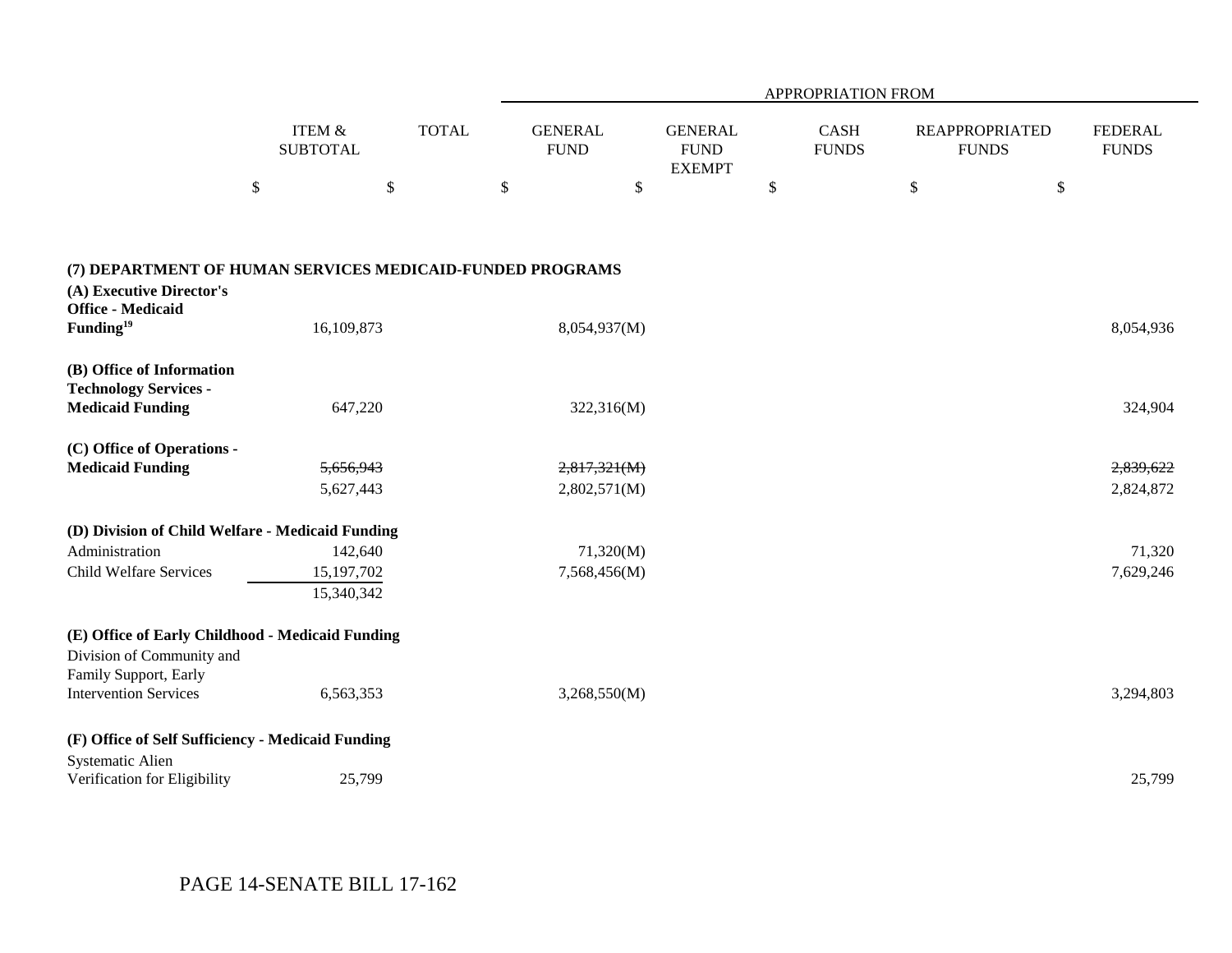|                                                                                                                |                                      |              | <b>APPROPRIATION FROM</b>     |                                                |                      |                                       |                                |  |  |  |
|----------------------------------------------------------------------------------------------------------------|--------------------------------------|--------------|-------------------------------|------------------------------------------------|----------------------|---------------------------------------|--------------------------------|--|--|--|
|                                                                                                                | <b>ITEM &amp;</b><br><b>SUBTOTAL</b> | <b>TOTAL</b> | <b>GENERAL</b><br><b>FUND</b> | <b>GENERAL</b><br><b>FUND</b><br><b>EXEMPT</b> | CASH<br><b>FUNDS</b> | <b>REAPPROPRIATED</b><br><b>FUNDS</b> | <b>FEDERAL</b><br><b>FUNDS</b> |  |  |  |
| \$                                                                                                             |                                      | \$           | $\$$                          | \$                                             | \$                   | \$                                    | \$                             |  |  |  |
| (G) Behavioral Health Services - Medicaid Funding                                                              |                                      |              |                               |                                                |                      |                                       |                                |  |  |  |
| <b>Community Behavioral</b>                                                                                    |                                      |              |                               |                                                |                      |                                       |                                |  |  |  |
| <b>Health Administration</b>                                                                                   | 416,056                              |              | 208,028(M)                    |                                                |                      |                                       | 208,028                        |  |  |  |
| <b>Mental Health Treatment</b>                                                                                 |                                      |              |                               |                                                |                      |                                       |                                |  |  |  |
| Services for Youth (H.B.                                                                                       |                                      |              |                               |                                                |                      |                                       |                                |  |  |  |
| 99-1116)                                                                                                       | 123,624                              |              | 61,565(M)                     |                                                |                      |                                       | 62,059                         |  |  |  |
| High Risk Pregnant Women                                                                                       |                                      |              |                               |                                                |                      |                                       |                                |  |  |  |
| Program                                                                                                        | 1,600,000                            |              | 796,800(M)                    |                                                |                      |                                       | 803,200                        |  |  |  |
| <b>Mental Health Institutes</b>                                                                                | 6,693,980                            |              | 3,333,602(M)                  |                                                |                      |                                       | 3,360,378                      |  |  |  |
|                                                                                                                | 6,832,172                            |              | 3,402,422(M)                  |                                                |                      |                                       | 3,429,750                      |  |  |  |
|                                                                                                                | 8,833,660                            |              |                               |                                                |                      |                                       |                                |  |  |  |
|                                                                                                                | 8,971,852                            |              |                               |                                                |                      |                                       |                                |  |  |  |
| (H) Services for People with Disabilities - Medicaid Funding                                                   |                                      |              |                               |                                                |                      |                                       |                                |  |  |  |
| <b>Regional Centers</b>                                                                                        | 53,235,691                           |              | 24,645,233(M)                 |                                                | $1,866,142^{\circ}$  |                                       | 26,724,316                     |  |  |  |
|                                                                                                                | 53,160,691                           |              | 24,607,733(M)                 |                                                |                      |                                       | 26,686,816                     |  |  |  |
| <b>Regional Center</b>                                                                                         |                                      |              |                               |                                                |                      |                                       |                                |  |  |  |
| Depreciation and Annual                                                                                        |                                      |              |                               |                                                |                      |                                       |                                |  |  |  |
| Adjustments                                                                                                    | 1,102,033                            |              | 542,310                       |                                                |                      |                                       | 559,723                        |  |  |  |
|                                                                                                                | 54,337,724                           |              |                               |                                                |                      |                                       |                                |  |  |  |
|                                                                                                                | 54, 262, 724                         |              |                               |                                                |                      |                                       |                                |  |  |  |
| <sup>a</sup> This amount shall be from the Service Fee Fund created in Section 25.5-6-204 (1) (c) (II), C.R.S. |                                      |              |                               |                                                |                      |                                       |                                |  |  |  |
| (I) Adult Assistance                                                                                           |                                      |              |                               |                                                |                      |                                       |                                |  |  |  |
| <b>Programs, Community</b>                                                                                     |                                      |              |                               |                                                |                      |                                       |                                |  |  |  |
| <b>Services for the Elderly -</b>                                                                              |                                      |              |                               |                                                |                      |                                       |                                |  |  |  |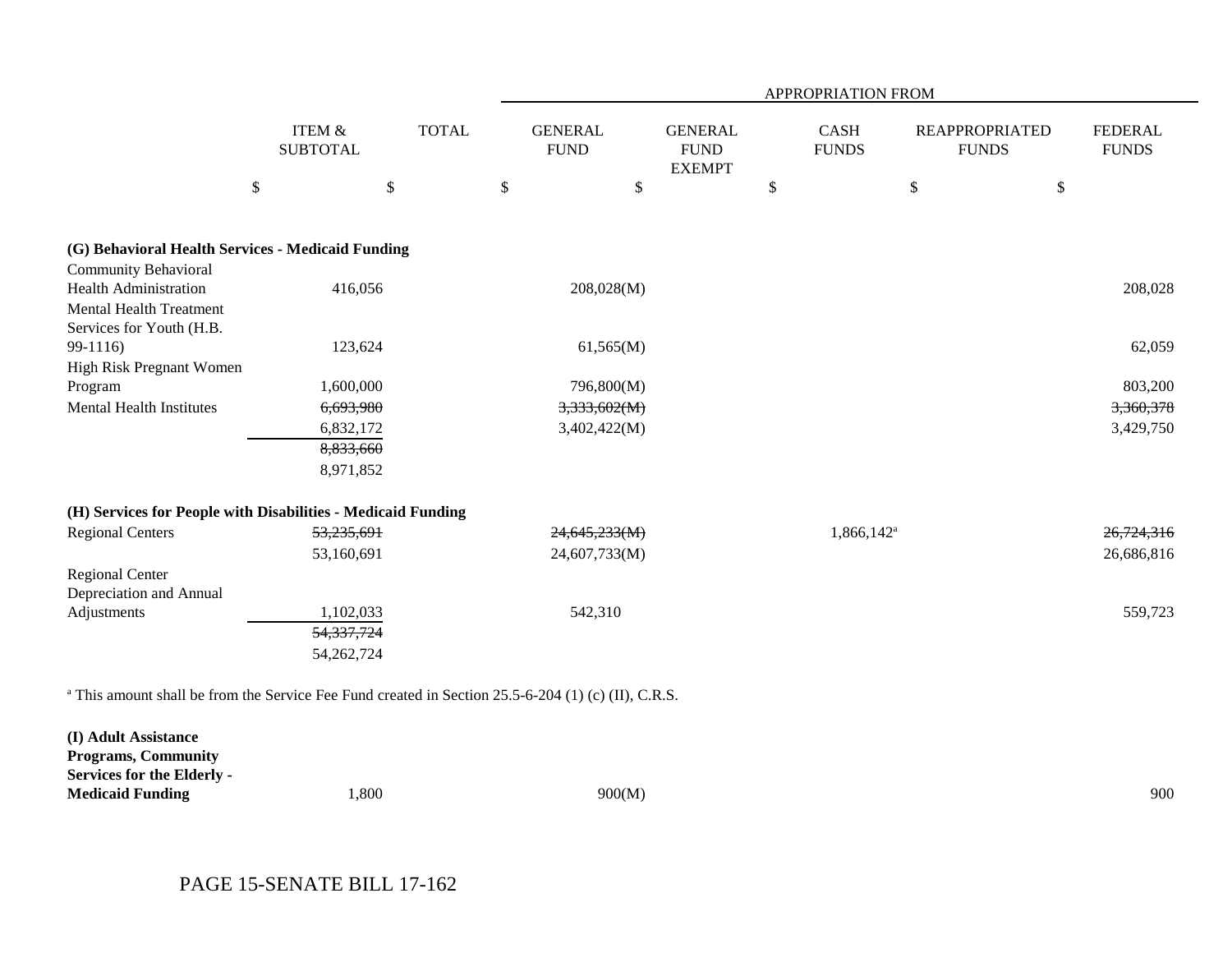|                                                                                                                       |                                      |              | <b>APPROPRIATION FROM</b>     |                                                |    |                             |    |                                       |                                |  |
|-----------------------------------------------------------------------------------------------------------------------|--------------------------------------|--------------|-------------------------------|------------------------------------------------|----|-----------------------------|----|---------------------------------------|--------------------------------|--|
|                                                                                                                       | <b>ITEM &amp;</b><br><b>SUBTOTAL</b> | <b>TOTAL</b> | <b>GENERAL</b><br><b>FUND</b> | <b>GENERAL</b><br><b>FUND</b><br><b>EXEMPT</b> |    | <b>CASH</b><br><b>FUNDS</b> |    | <b>REAPPROPRIATED</b><br><b>FUNDS</b> | <b>FEDERAL</b><br><b>FUNDS</b> |  |
|                                                                                                                       | \$<br>\$                             |              | \$                            | \$                                             | \$ |                             | \$ | \$                                    |                                |  |
| (J) Division of Youth<br><b>Corrections - Medicaid</b><br><b>Funding</b>                                              | 1,452,654<br>1,263,759               |              | 723,422(M)<br>629,353(M)      |                                                |    |                             |    |                                       | 729,232<br>634,406             |  |
| $(K)$ Other<br>Federal Medicaid Indirect<br>Cost Reimbursement for<br>Department of Human<br><b>Services Programs</b> | 500,000                              |              |                               |                                                |    |                             |    |                                       | $500,000(I)^3$                 |  |

<sup>a</sup> This amount reflects estimated Medicaid federal indirect cost reimbursements for Department of Human Services programs, and is shown for informational purposes only.

109,469,368 109,314,165

| <b>TOTALS PART V</b> |                            |                            |                            |                               |                         |                              |
|----------------------|----------------------------|----------------------------|----------------------------|-------------------------------|-------------------------|------------------------------|
| <b>HEALTH CARE</b>   |                            |                            |                            |                               |                         |                              |
| POLICY AND           |                            |                            |                            |                               |                         |                              |
| <b>FINANCING</b>     | <del>\$9,059,846,783</del> | <del>\$1,786,313,517</del> | \$874,267,590 <sup>a</sup> | <del>\$985,068,901</del>      | <del>\$12,406,599</del> | <del>\$5,401,790,176</del> ° |
|                      | \$9.165.863.257            | \$1,803,689,229            |                            | $$1,001,322,978$ <sup>b</sup> | \$15,695,978            | \$5,470,887,482 <sup>c</sup> |

<sup>a</sup> Of this amount, \$873,835,000 shall be from the General Fund Exempt Account created in Section 24-77-103.6 (2), C.R.S., and \$432,590 shall be General Fund Exempt pursuant to Section 24-22-117 (1) (c) (I) (B), C.R.S. Said \$432,590 is not subject to the statutory limitation on General Fund appropriations imposed by Section 24-75-201.1, C.R.S.

 $<sup>b</sup>$  Of this amount, \$5,859,623 contains an (I) notation.</sup>

 $\degree$  Of this amount,  $\frac{243,144,581}{2}$  \$247,883,220 contains an (I) notation.

## PAGE 16-SENATE BILL 17-162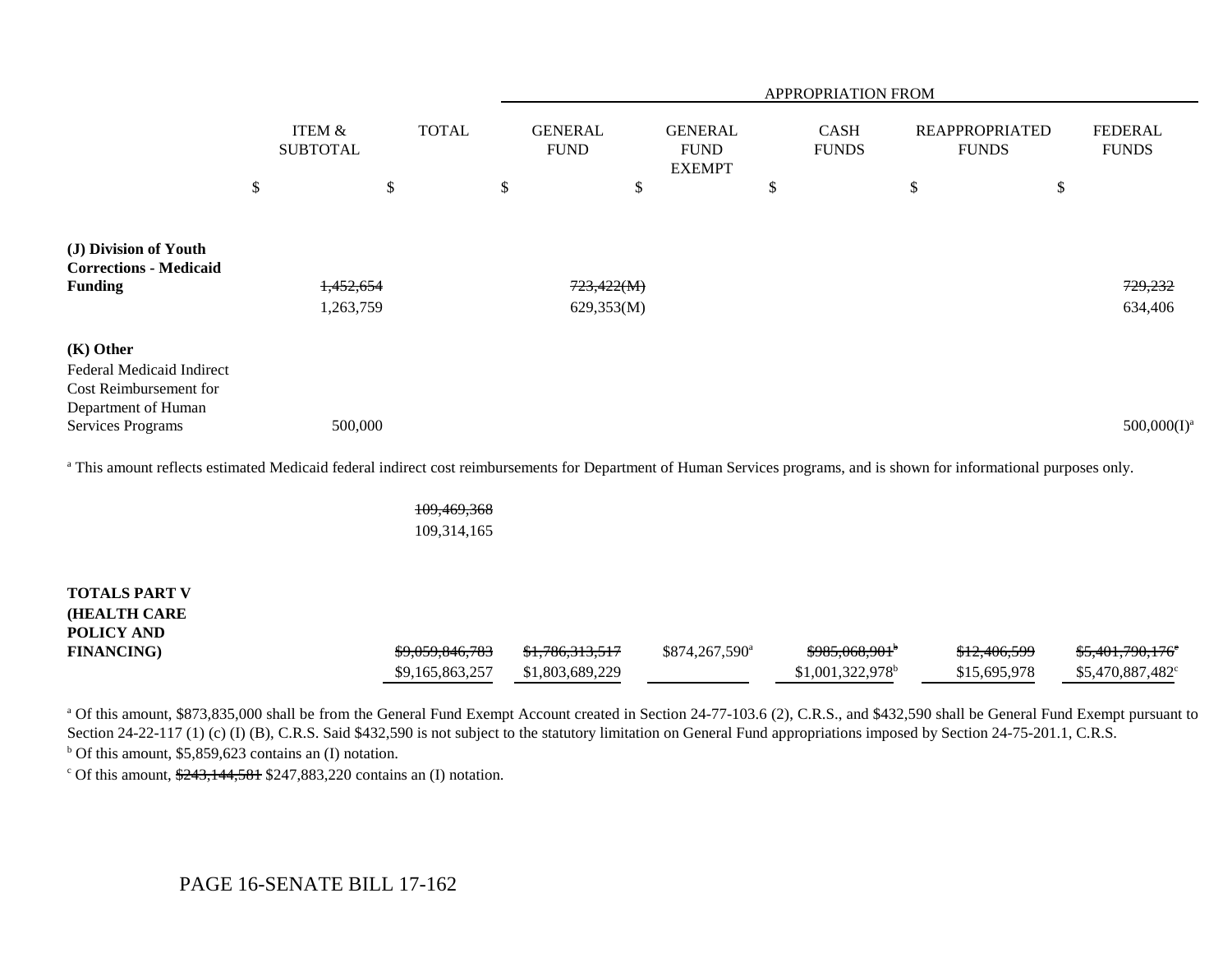|                   |       | APPROPRIATION FROM            |                        |                             |                                       |                                |  |
|-------------------|-------|-------------------------------|------------------------|-----------------------------|---------------------------------------|--------------------------------|--|
| <b>ITEM &amp;</b> |       |                               |                        |                             |                                       |                                |  |
| <b>SUBTOTAL</b>   | TOTAL | <b>GENERAL</b><br><b>FUND</b> | GENERAL<br><b>FUND</b> | <b>CASH</b><br><b>FUNDS</b> | <b>REAPPROPRIATED</b><br><b>FUNDS</b> | <b>FEDERAL</b><br><b>FUNDS</b> |  |
|                   |       |                               | <b>EXEMPT</b>          |                             |                                       |                                |  |
| \$                |       |                               |                        |                             |                                       |                                |  |

**FOOTNOTES** -- The following statements are referenced to the numbered footnotes throughout section 2.

- 10 Department of Health Care Policy and Financing, Executive Director's Office, General Administration, Scholarships for Research Using the All-Payer Claims Database -- The purpose of this appropriation is to provide scholarships for nonprofit and governmental entities to defray the cost of access to the All-Payer Claims Database to conduct research.
- 11 Department of Health Care Policy and Financing, Executive Director's Office, General Professional Services and Special Projects -- This line item includes \$62,000 total funds, including \$31,000 General Fund, the purpose of which is the autism waiver program evaluation required by Section 25.5-6-806 (2) (c) (I), C.R.S. It is the General Assembly's intent that the Department also use the \$62,000 total funds to evaluate the new behavioral therapy benefit through the Early and Periodic Screening, Diagnostic, and Treatment (EPSDT) program.
- 12 Department of Health Care Policy and Financing, Executive Director's Office, Information Technology Contracts and Projects, Medicaid Management Information System Maintenance and Projects; Eligibility Determinations and Client Services, Customer Outreach; Utilization and Quality Review Contracts, Professional Services Contracts; Medical Services Premiums, Medical and Long-Term Care Services for Medicaid Eligible Individuals -- For line items with this footnote the limitation on the appropriation from the "(M)" notation does not apply to federal funds from the State Demonstration to Improve Care for Medicare-Medicaid Enrollees Implementation Support grant. The following line items include the listed amounts that are assumed to come from federal funds for the State Demonstration to Improve Care for Medicare-Medicaid Enrollees Implementation Support grant:

| Line Item                                                       | <b>Federal Funds</b> |
|-----------------------------------------------------------------|----------------------|
| Medicaid Management Information System Maintenance and Projects | \$207.500            |
| Customer Outreach                                               | \$131.138            |
| <b>Professional Services Contracts</b>                          | \$105879             |

- 13 Department of Health Care Policy and Financing, Executive Director's Office, Information Technology Contracts and Projects, Colorado Benefits Management Systems, Operating and Contract Expenses -- Of this appropriation, \$9,625,475 remains available through June 30, 2018.
- 14 Department of Health Care Policy and Financing, Executive Director's Office, Information Technology Contracts and Projects, Colorado Benefits Management Systems, Operating and Contract Expenses and Colorado Benefits Management Systems, Health Care and Economic Security Staff Development Center -- In addition to the transfer authority provided in Section 24-75-108, C.R.S., the Department is authorized to transfer up to 5.0 percent of the total appropriations within the line items designated with this footnote. The Department is also authorized to transfer up to 5.0 percent of the total appropriations within the line items designated with this footnote to line item appropriations within the Department of Human Services, Office of Information Technology Services, Colorado Benefits Management System subsection.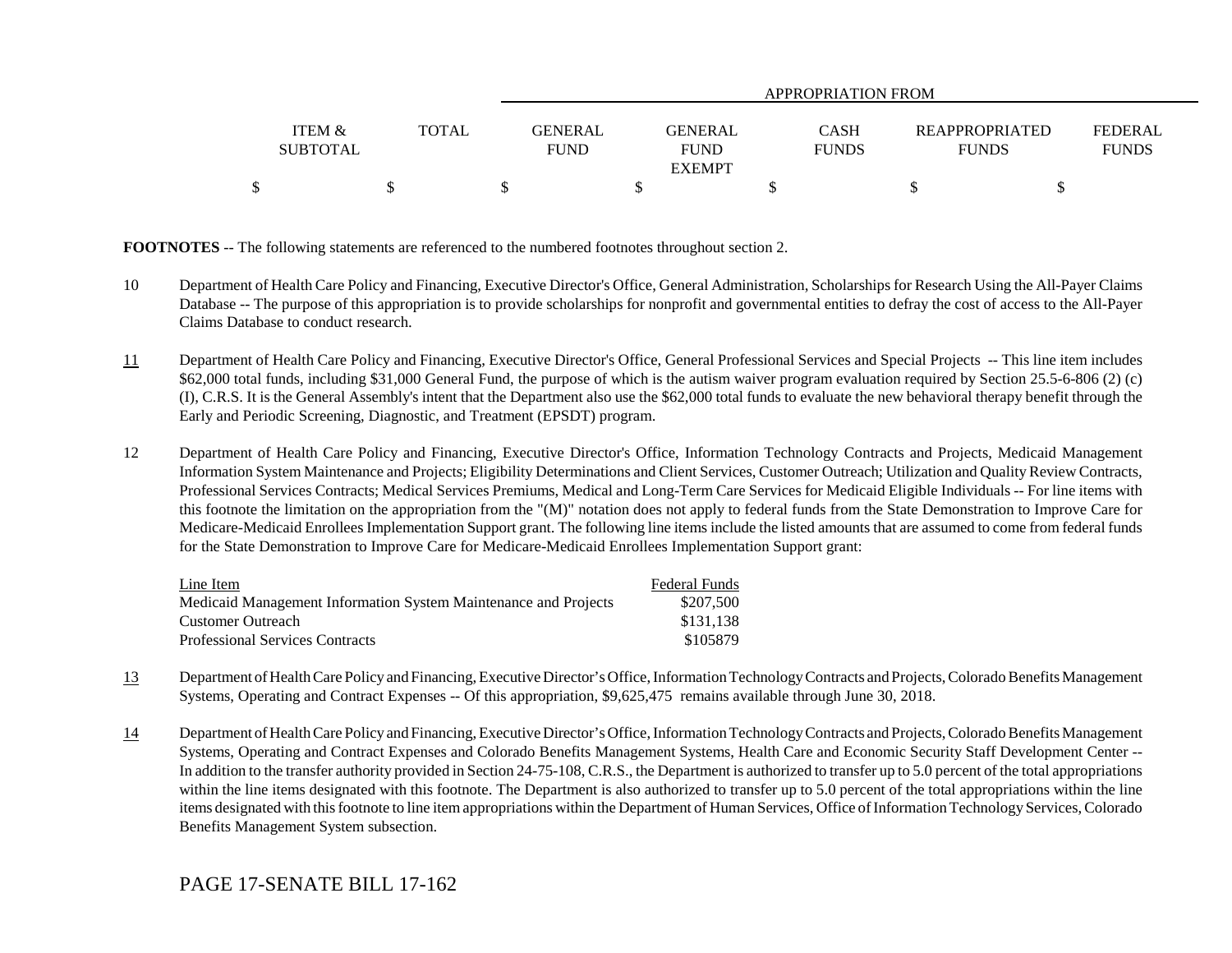|                   |              | APPROPRIATION FROM |                |              |                |                |  |
|-------------------|--------------|--------------------|----------------|--------------|----------------|----------------|--|
|                   |              |                    |                |              |                |                |  |
| <b>ITEM &amp;</b> | <b>TOTAL</b> | <b>GENERAL</b>     | <b>GENERAL</b> | <b>CASH</b>  | REAPPROPRIATED | <b>FEDERAL</b> |  |
| <b>SUBTOTAL</b>   |              | <b>FUND</b>        | <b>FUND</b>    | <b>FUNDS</b> | <b>FUNDS</b>   | <b>FUNDS</b>   |  |
|                   |              |                    | <b>EXEMPT</b>  |              |                |                |  |
| \$                |              |                    |                |              |                |                |  |

- 15 Department of Health Care Policy and Financing, Medical Services Premiums -- Of the appropriation for this division an estimated \$156,026,037 is for the Program for All-inclusive Care for the Elderly (PACE), based on the assumptions in Exhibit H of the Department of Health Care Policy and Financing's February 2016 forecast of Medicaid enrollment and expenditures, including an expected average enrollment in PACE of 3,170 enrollees and an average annual cost per PACE enrollee of \$49,219.57; except that expenditures for PACE will be based on the monthly capitated rate for the contracted services as negotiated by the Department pursuant to Section 25.5-5-412 (12) (a), C.R.S., and actual enrollment.
- 15a DEPARTMENT OF HEALTH CARE POLICY AND FINANCING, MEDICAL SERVICES PREMIUMS - THE APPROPRIATION ACCOUNTS FOR A TWELVE HOUR PER YEAR CAP ON OCCUPATIONAL THERAPY AND PHYSICAL THERAPY REHABILITATION SERVICES FOR ADULTS THAT WAS IMPLEMENTED FOR FY 2016-17. HOWEVER, IT IS THE INTENT OF THE GENERAL ASSEMBLY THAT THE DEPARTMENT SEEK APPROVAL FROM THE FEDERAL CENTERS FOR MEDICARE AND MEDICAID SERVICES TO ALLOWEXCEPTIONS TO THE CAP WITH PRIOR AUTHORIZATION. ALLOWING EXCEPTIONS TO THE CAP WITH PRIOR AUTHORIZATION IS EXPECTED TO COST \$2,321,083 TOTAL FUNDS, INCLUDING \$468,510 GENERAL FUND, BEGINNING IN FY 2017-18.
- 15b DEPARTMENT OF HEALTH CARE POLICY AND FINANCING, OFFICE OF COMMUNITY LIVING, DIVISION OF INTELLECTUAL AND DEVELOPMENTAL DISABILITIES, ADMINISTRATIVE COSTS, CROSS-SYSTEM RESPONSE PILOT PROGRAM SERVICES -- THIS APPROPRIATION REMAINS AVAILABLE THROUGH JUNE 30, 2018.
- 16 Department of Health Care Policy and Financing, Office of Community Living, Division of Intellectual and Developmental Disabilities, Program Costs -- It is the intent of the General Assembly that expenditures for these services be recorded only against the Long Bill group total for Program Costs.
- 17 Department of Health Care Policy and Financing, Office of Community Living, Division of Intellectual and Developmental Disabilities, Program Costs, Preventive Dental Hygiene -- It is the intent of the General Assembly that this appropriation be used to provide special dental services for persons with intellectual and developmental disabilities.
- 18 Department of Health Care Policy and Financing, Other Medical Services, Screening, Brief Intervention, and Referral to Treatment Training Grant Program -- It is the General Assembly's intent that this appropriation be used to sustain the grant program for screening, brief intervention, and referral to treatment for individuals at risk of substance abuse that is authorized in Section 25.5-5-208, C.R.S., through:
	- •Training for health professionals statewide that is evidence-based and that may be either in person or web based;
	- •Consultation and technical assistance to providers, healthcare organizations, and stakeholders;
	- •Outreach, communication, and education of providers and patients;
	- •Coordination with primary care, mental health, integrated health care, and substance use prevention, treatment and recovery efforts; and
	- •Campaigning to increase public awareness of the risks related to alcohol, marijuana, tobacco, and drug use and to reduce the stigma of treatment.
- 19 Department of Health Care Policy and Financing, Department of Human Services Medicaid-Funded Programs, Executive Director's Office Medicaid Funding

PAGE 18-SENATE BILL 17-162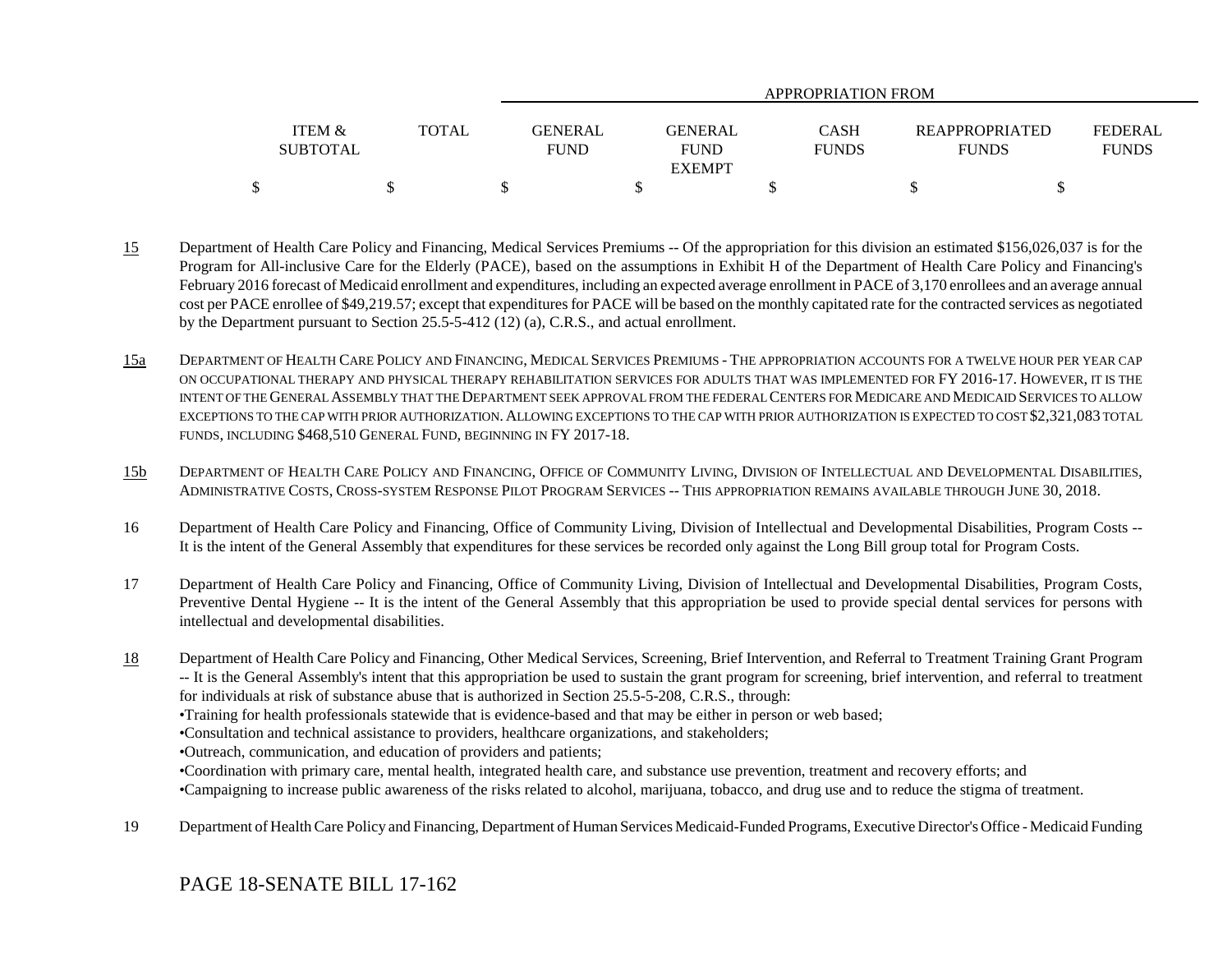|                           |              | APPROPRIATION FROM            |                                         |                                                                      |                                |  |  |
|---------------------------|--------------|-------------------------------|-----------------------------------------|----------------------------------------------------------------------|--------------------------------|--|--|
| ITEM &<br><b>SUBTOTAL</b> | <b>TOTAL</b> | <b>GENERAL</b><br><b>FUND</b> | GENERAL<br><b>FUND</b><br><b>EXEMPT</b> | <b>CASH</b><br><b>REAPPROPRIATED</b><br><b>FUNDS</b><br><b>FUNDS</b> | <b>FEDERAL</b><br><b>FUNDS</b> |  |  |
|                           |              |                               |                                         |                                                                      |                                |  |  |

-- The appropriation in this Health Care Policy and Financing line item corresponds to the Medicaid funding in the Department of Human Services, Executive Director's Office, General Administration. As such, the appropriation contains amounts that correspond to centralized appropriation amounts in the Department of Human Services. Consistent with the headnotes to the Long Bill, the Department of Human Services is authorized to transfer the centralized appropriations to other line item appropriations in the Department of Human Services. In order to aid budget reconciliation between the Department of Health Care Policy and Financing and the Department of Human Services, the Department of Health Care Policy and Financing is hereby authorized to make line item transfers out of this appropriation to other Department of Human Services Medicaid-funded programs appropriations in this section (7) in amounts equal to the centralized appropriation transfers made by the Department of Human Services for Medicaid-funded programs in the Department of Human Services.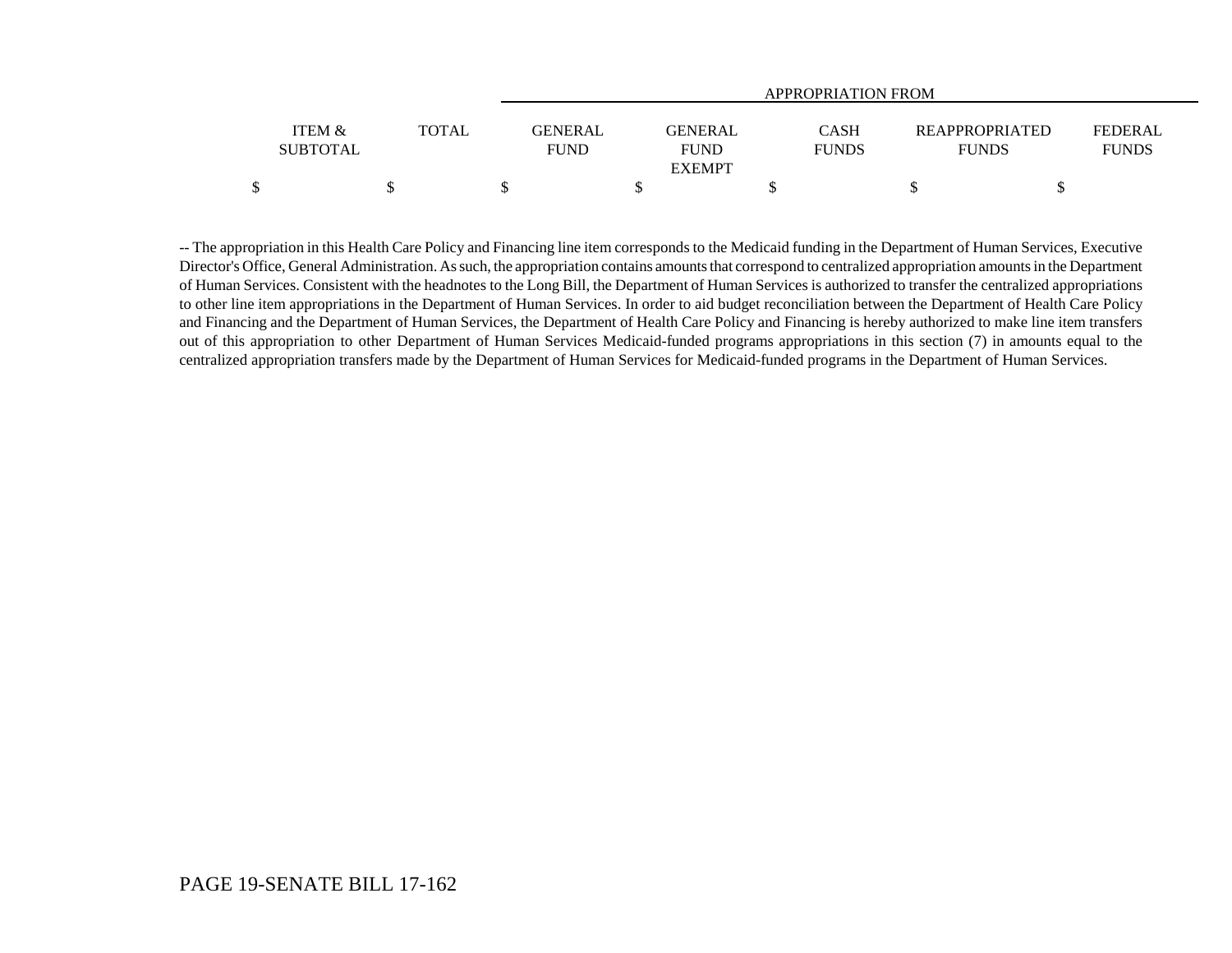**SECTION 2. Appropriation to the department of health care policy and financing for the fiscal year beginning July 1, 2016.** In Session Laws of Colorado 2016, **amend** section 40 of chapter 153, (HB 16-1408), as follows:

Section 40. **Appropriation.** (1) For the 2016-17 state fiscal year, \$20,556,859 \$19,723,526 is appropriated to the department of health care policy and financing. This appropriation consists of \$20,000,000 \$19,166,667 from the primary care provider sustainability fund created in section 25.5-5-418, C.R.S., and \$556,859 from the hospital provider fee cash fund created in section 25.5-4-402.3 (4) (a), C.R.S. To implement this act, the department may use this appropriation for medical services premiums.

(2) For the 2016-17 state fiscal year, the general assembly anticipates that the department of health care policy and financing will receive \$35,137,377 in federal funds for medical services premiums. The appropriation in subsection (1) of this section is based on the assumption that the department will receive this amount of federal funds.

**SECTION 3. Appropriation to the department of health care policy and financing for the fiscal year beginning July 1, 2016.** In Session Laws of Colorado 2016, section 11 of chapter 270, (SB 16-199), **amend** (1) as follows:

Section 11. **Appropriation.** (1) For the 2016-17 state fiscal year, \$225,000 is appropriated to the department of health care policy and financing for use by the executive director's office. This appropriation is from the department of health care policy and financing cash fund created in section 25.5-1-109, C.R.S. To implement this act, the executive director's office may use this appropriation for general professional services and special projects. ANY MONEY APPROPRIATED IN THIS SECTION NOT EXPENDED PRIOR TO JULY 1, 2017, IS FURTHER APPROPRIATED TO THE DEPARTMENT OF HEALTH CARE POLICY AND FINANCING FOR THE 2017-18 STATE FISCAL YEAR FOR THE SAME PURPOSE.

**SECTION 4. Appropriation to the department of health care policy and financing for the 2015-16 state fiscal year - release of restrictions.** (1) For the 2015-16 state fiscal year, \$11,542,129 is appropriated to the department of health care policy and financing and is for the payment of overexpenditures of line item appropriations contained in Part V of section 2 of chapter 364 (SB 15-234), Session Laws of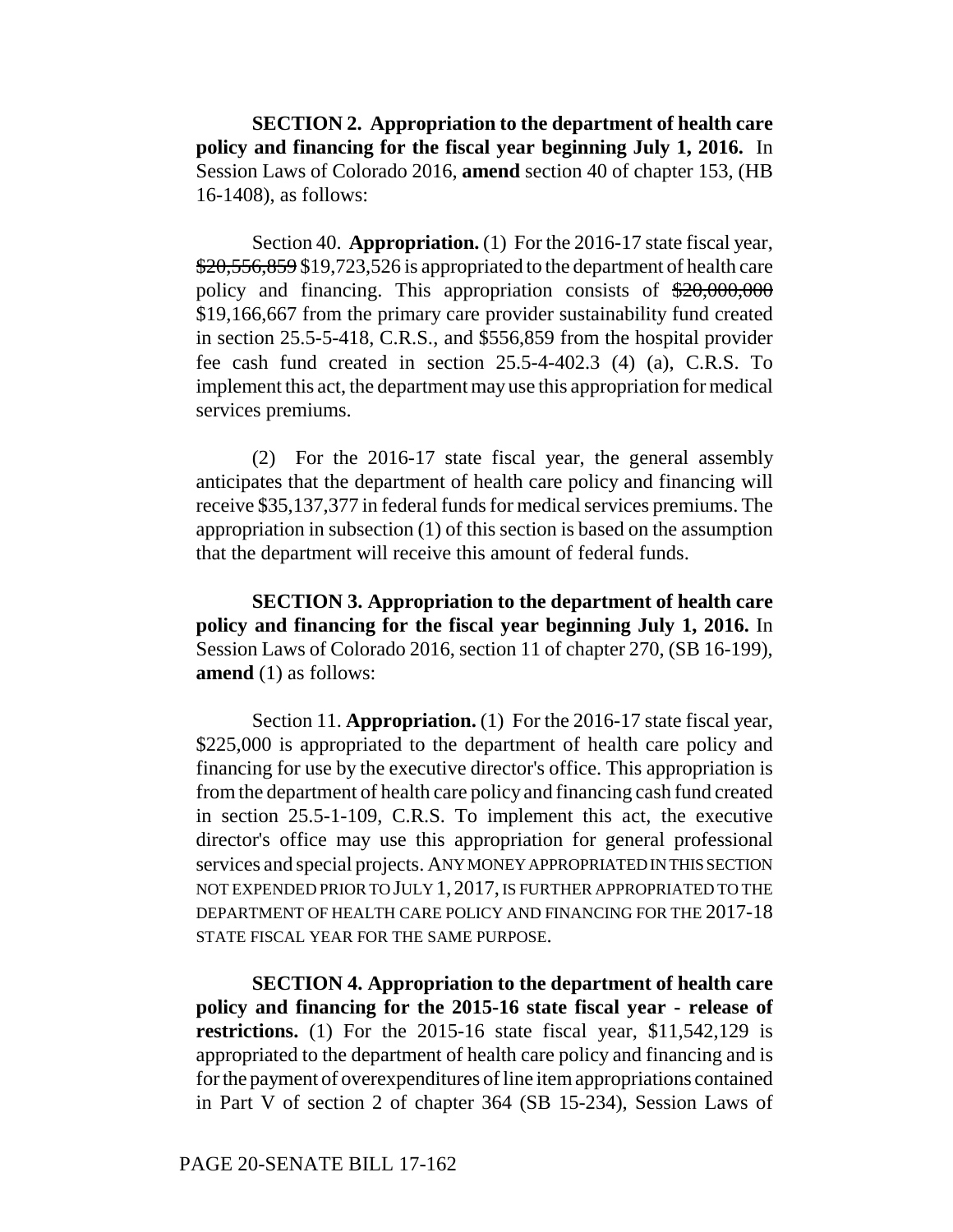Colorado 2015, as follows:

(a) \$10,003,127 for medical services premiums, which consists of \$105,237 from the breast and cervical cancer prevention and treatment fund created in section 25.5-5-308(8)(a)(I), C.R.S., \$1,758,407 from the hospital provider fee cash fund created in section 25.5-4-402.3(4), C.R.S., \$2,608,457 from the medicaid nursing facility cash fund created in section  $25.5-6-203(2)(a)$ , C.R.S., \$5,462,352 that represents public funds certified as expenditures incurred by public hospitals and agencies that are eligible for federal financial participation under the Medicaid program, and \$68,674 transferred from the old age pension state medical program line item appropriation in the other medical services division of the department of health care policy and financing;

(b) \$251,317 from the general fund for behavioral health fee-for-services payments;

(c) \$1,133,477 from recoveries and recoupments for the children's basic health plan medical and dental costs; and

(d) \$154,208 from the general fund for the Medicare modernization act state contribution payment.

(2) In accordance with section  $24-75-109(4)(a)$ , C.R.S., all restrictions on funds for the department of health care policy and financing for the 2016-17 state fiscal year for the amounts and items of appropriation listed in this section are released.